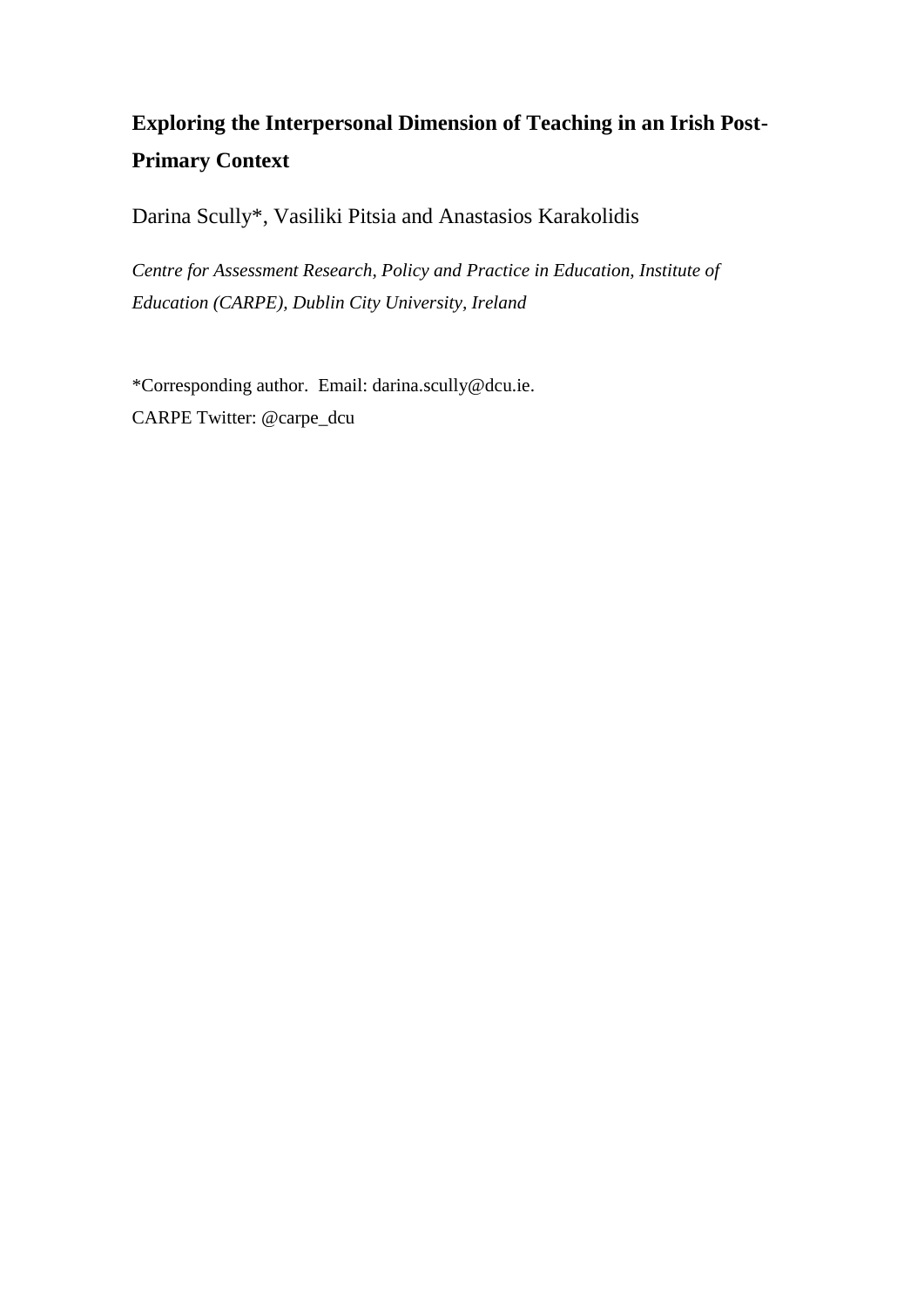# **Exploring the Interpersonal Dimension of Teaching in an Irish Post-Primary Context**

Word Count: 6,810

Effective teaching encompasses both a pedagogical and an interpersonal dimension. Despite this, the latter typically receives little attention in initial teacher education and professional development programmes because of its tacit, non-conscious, and context-specific nature. In this study, the interpersonal dimension of teaching was conceptualised in terms of an explicit set of problemsolving strategies. Using the *Tacit Knowledge Inventory for High School Teachers (TKI-HS),* the perceived effectiveness of these strategies amongst a sample of Irish post-primary teachers  $(n=69)$  was explored, and the extent to which this varied across certain individual and contextual factors was also investigated. The findings suggest that, when faced with challenging social situations in the course of their professions, Irish post-primary teachers demonstrate preferences for strategies involving either rational discussions with the source of the problem, or appealing to a colleague for advice. These preferences were independent of the teachers' gender, education level, degree of job satisfaction, and the climate of the school in which they worked. Some implications for teacher education programmes are outlined. Potential future directions, including links to broader issues concerning the assessment of noncognitive skills and competencies more generally, are also discussed.

Keywords: teaching, post-primary, interpersonal skills, problem-solving, tacit knowledge

# **Introduction**

#### *Teacher Effectiveness*

A wealth of educational research literature points towards the wide-reaching impact of teacher effectiveness. Indeed, findings from large-scale international studies have consistently revealed that among various school-level factors, teacher quality has the greatest impact on student achievement (*e.g.* OECD, 2005; Guerriero, 2017), and teacher excellence has been identified as the single most important element of high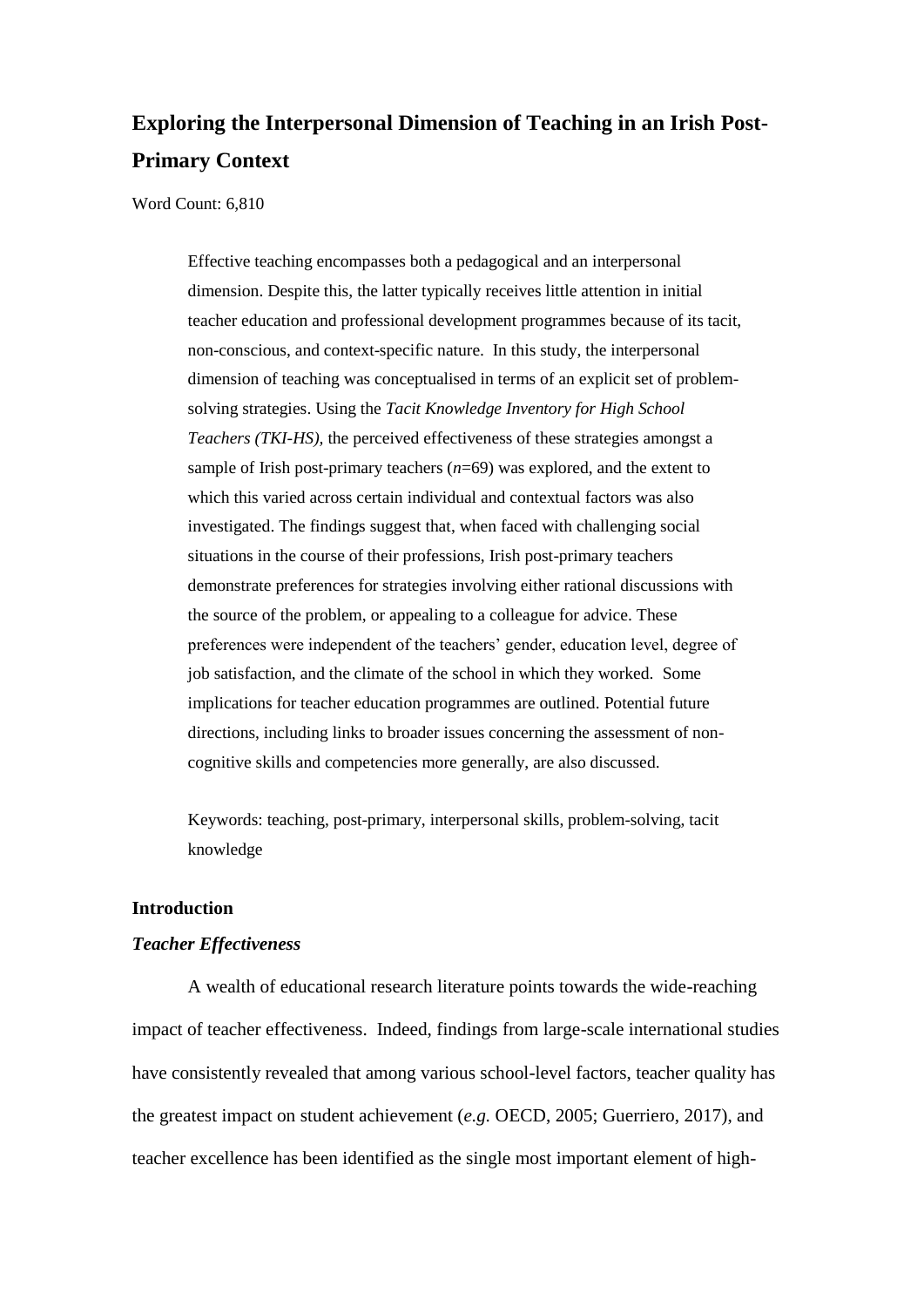performing education systems such as those of Finland (Sahlberg, 2010) and Singapore (Steiner, 2010). Thus, improving teacher effectiveness is clearly a worthwhile goal for education systems worldwide. As Looney (2011) outlined, although there is no agreedupon definition of teacher quality, research has identified a number of characteristics exhibited by the most effective teachers. These include: (i) general cognitive ability, (ii) good content knowledge, (iii) pedagogical content knowledge (including assessment literacy), (iv) strong classroom management skills, and (v) the ability to develop positive relationships and work collaboratively with others. The latter of this list might well be described as the 'interpersonal' dimension of teaching.

#### *The Interpersonal Dimension of Teaching*

Jones, Bouffard and Weissbourg (2013) attempted to unpack the interpersonal dimension of teaching, highlighting *social* processes such as understanding social cues and correctly attributing the intent of others' behaviours and *emotional* processes such as regulating one's own emotions and behaviours and taking others' perspectives into account. Their assertion – that these competencies 'are not secondary to the mission of education, but are concrete factors in the success of teachers' (Jones et al., 2013, p. 62) – echoes the sentiments of others and has been well supported in international research literature. For instance, in a survey of school principals (Torff & Sessions, 2005), lack of ability to establish a rapport with students was among the most frequently perceived causes of teacher ineffectiveness. Teachers' interpersonal skills have also been identified as important in establishing relationships with colleagues and parents (Stemler, Elliot, Grigorenko and Sternberg, 2006). Moreover, teachers with good emotional regulation skills have higher job satisfaction and increased feelings of personal accomplishment (Brackett, Palomera, Mojsa, Reyes and Salovey, 2010).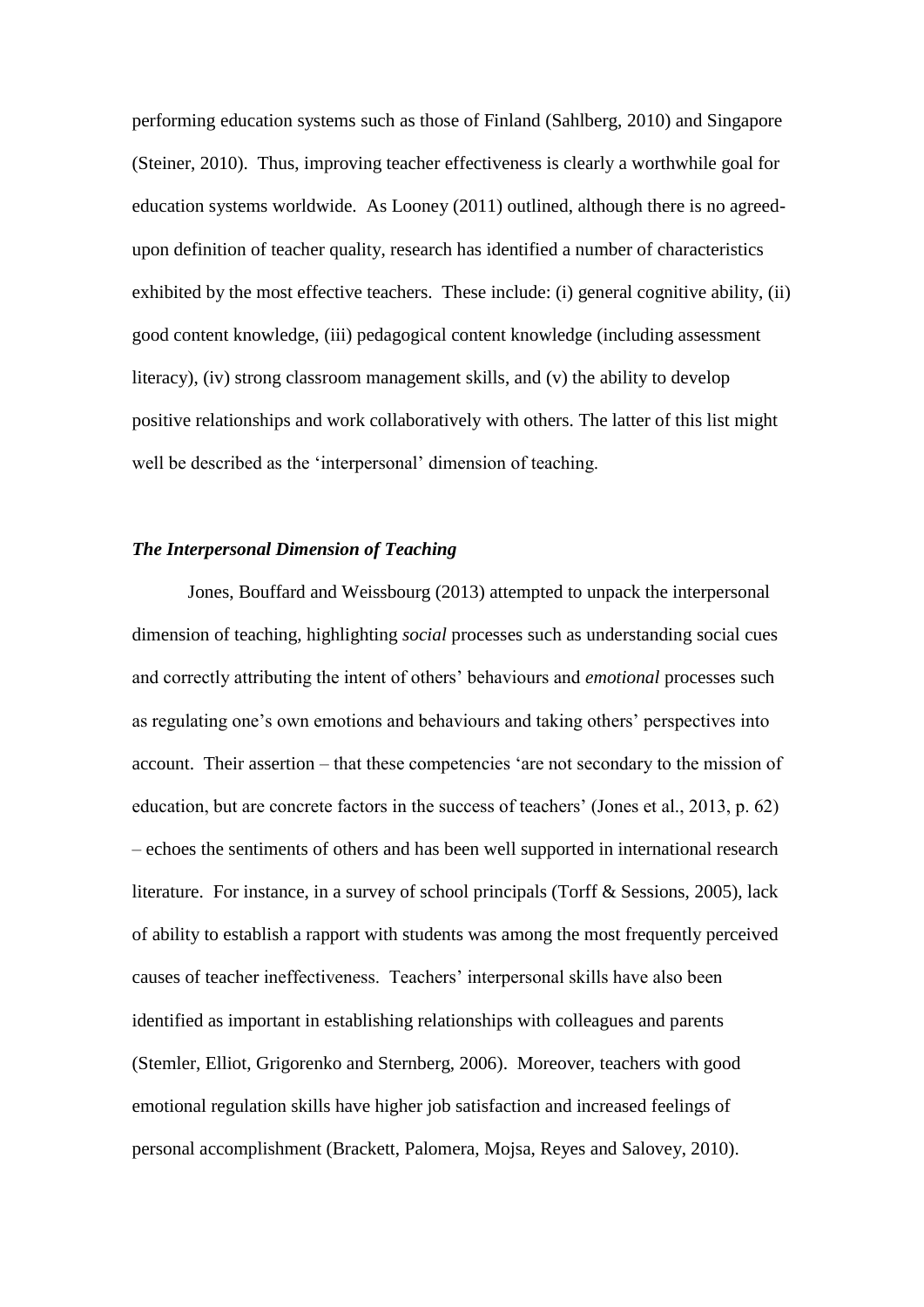Despite the well-recognised importance of the interpersonal dimension of teaching, international research suggests that it is seldom a prominent feature of initial teacher education (ITE) programmes or continuous professional development (CPD) programmes, both of which tend to focus on skills in instructional practice (Patti et al., 2015; Zeichner, 2012). Instructional skills undoubtedly form a significant element of what it means to be a good teacher. However, as Zeichner (2012, p.379) pointed out, an exclusive focus on teaching practices risks 'narrowing the role of teachers to that of technicians who are able to implement a particular set of teaching strategies, but who do not develop… the relational skills they need to be successful in the complex institutional settings in which they will work.'

The relative lack of emphasis placed on the interpersonal dimension of teaching in formal education is perhaps attributable to the fact that it depends heavily on knowledge that is procedural rather than declarative. Procedural knowledge is knowledge applied to a particular task, *i.e.,* it involves knowing *how* as opposed to knowing *that.* Due to its tacit or non-conscious nature, it is 'usually not openly expressed or taught' (Wagner & Sternberg, 1985, p.436); indeed, the interpersonal dimension of teaching is typically assumed to result from experience and general socialization rather than from direct instruction (Stemler et al., 2006). However, given the strong evidence supporting the interpersonal dimension of teaching, it may be time to give greater consideration to understanding this constellation of skills, and whether it can be developed in both pre-service and practising teachers.

#### *The Irish Context*

As this study focuses on the post-primary education system in the Republic of Ireland, it is important to consider the above issues specifically in relation to this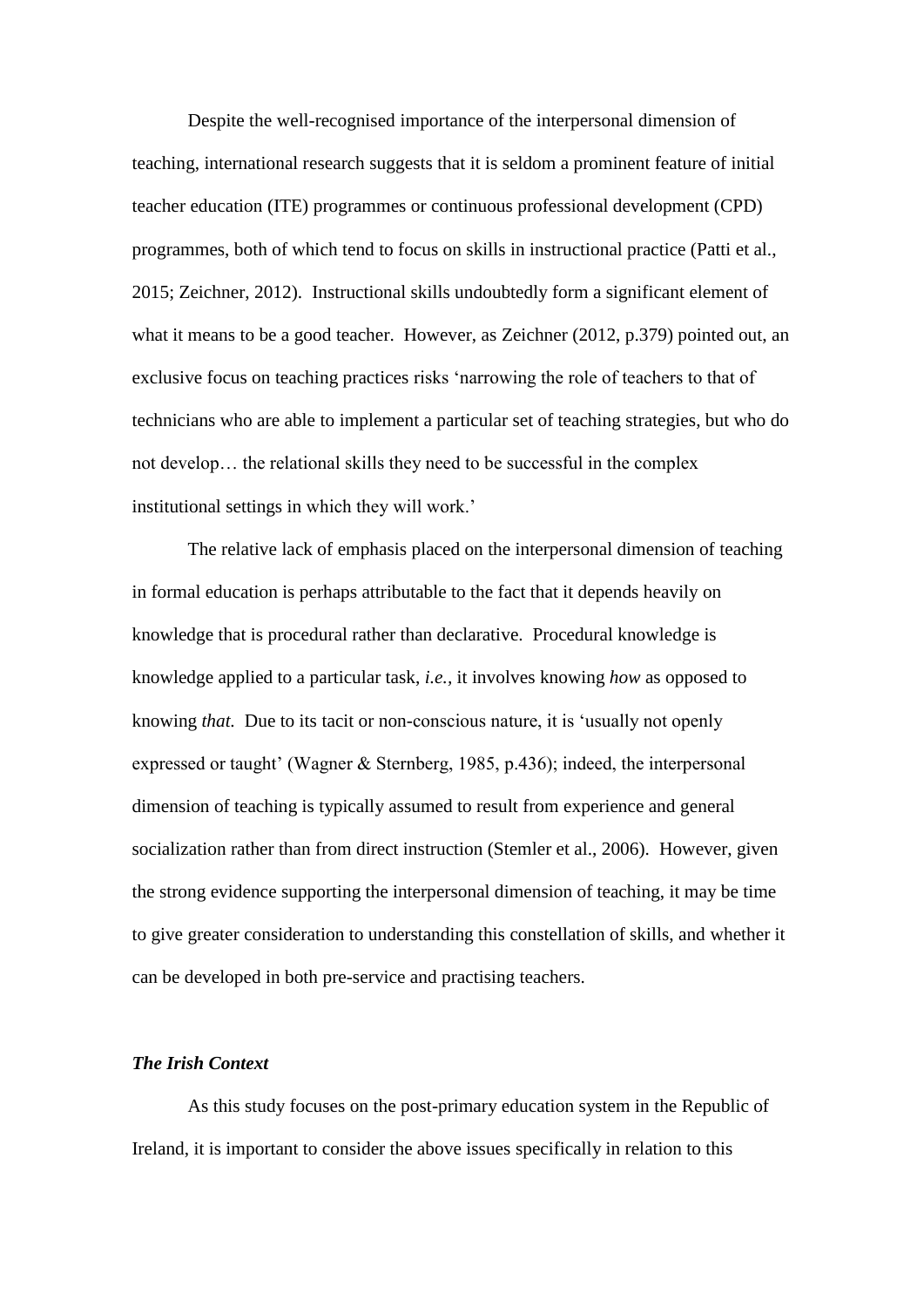context. As Stemler et al. (2006, p.102) pointed out, the need for teachers to have welldeveloped skills in dealing with social situations is heightened in cultures wherein 'student independence and autonomy are particularly prized' and wherein educational practice is subject to considerable scrutiny by stakeholders such as parents, administrators and the media. Both of these are at play in the Irish context: an enhanced focus on student autonomy is evident in the framework for the new Junior Cycle at postprimary level (DES, 2015); furthermore, a growing emphasis on accountability and performativity across the entire system continues to place demands on Irish teachers from various external sources (Conway & Murphy, 2013).

Additionally, it has been argued that a growing emphasis on social and emotional learning in many school curricula may heighten the need for teachers to have advanced interpersonal skills (Patti et al., 2015). This phenomenon is clearly evident in the Irish post-primary context, with wellbeing identified as a core area of learning in the new Junior Cycle programme. Junior Cycle students in Ireland are expected to acquire skills in 'developing good relationships and dealing with conflict', 'co-operating' and 'being social' as part of their schooling (DES, 2015). As argued by Patti et al. (2015), teachers in such contexts must themselves have well-developed skills in these areas such that they may effectively model them for students. These authors used the term 'emotional intelligence', and suggested that this is manifest in teacher behaviours such as 'how they communicate with colleagues and students, how they process feedback from others, and how they manage conflict and stress' (Patti et al., 2015, p.102).

Of particular note is that Irish teachers themselves regard interpersonal skills as an important aspect of their profession. Indeed, in a survey of primary and post-primary school teachers in Ireland (Devine, Fahie  $\&$  McGillicuddy, 2013), the statements 'is compassionate and sympathetic', 'establishes and maintains good parent/teacher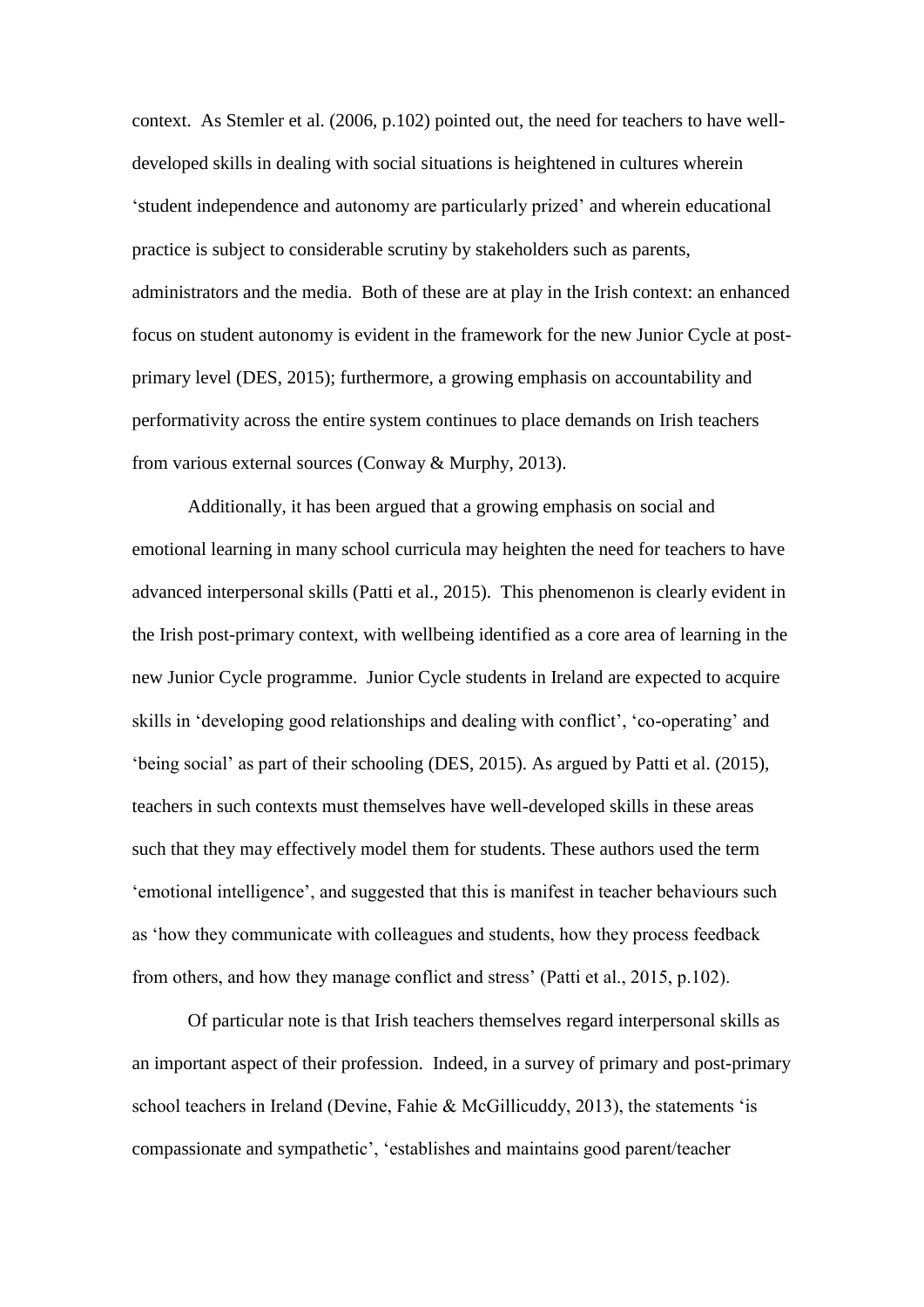relationships' and 'is a good team player on the staff' were rated as being 'important' or 'highly important' characteristics of a good teacher by 92.9%, 84.6% and 84.2% of respondents respectively. Devine et al. (2013) acknowledged that there was a tendency for respondents to rate all of the items on this questionnaire more rather than less positively; nonetheless, these findings suggest that the interpersonal dimension of teaching is regarded as being at least as important as others (*e.g.* the ability to effectively plan and manage learning) in determining teacher effectiveness in this country.

In light of the above, it is important to consider whether sufficient emphasis is placed on the interpersonal dimension of teaching in ITE programmes in Ireland, or if it is somewhat overshadowed by a dominant focus on instructional practice, as seems to be the case in other jurisdictions. The Teaching Council of Ireland (2017) have outlined a series of overarching aims and specific learning outcomes for ITE programmes in this country. Amongst the aims are some references to the interpersonal dimension of teaching (*e.g.* 'programmes should prepare teachers… to engage with colleagues, coprofessionals and parents'). Similarly, some of the learning outcomes also encompass key aspects of the phenomenon (*e.g.* 'the graduate will be able to foster good relationships with and among pupils based on mutual respect and trust and meaningful interactions'). It is stated that evidence of these learning outcomes should be accrued from a combination of factors, including ongoing assessment of coursework and observation during school placements. The latter, in particular, would seem to present a suitable opportunity for pre-service teachers (PSTs) to develop and receive feedback on their skills in the interpersonal dimension.

Individual programme syllabi provide an additional source of information about the relative weight placed on the interpersonal dimension of teaching in ITE. For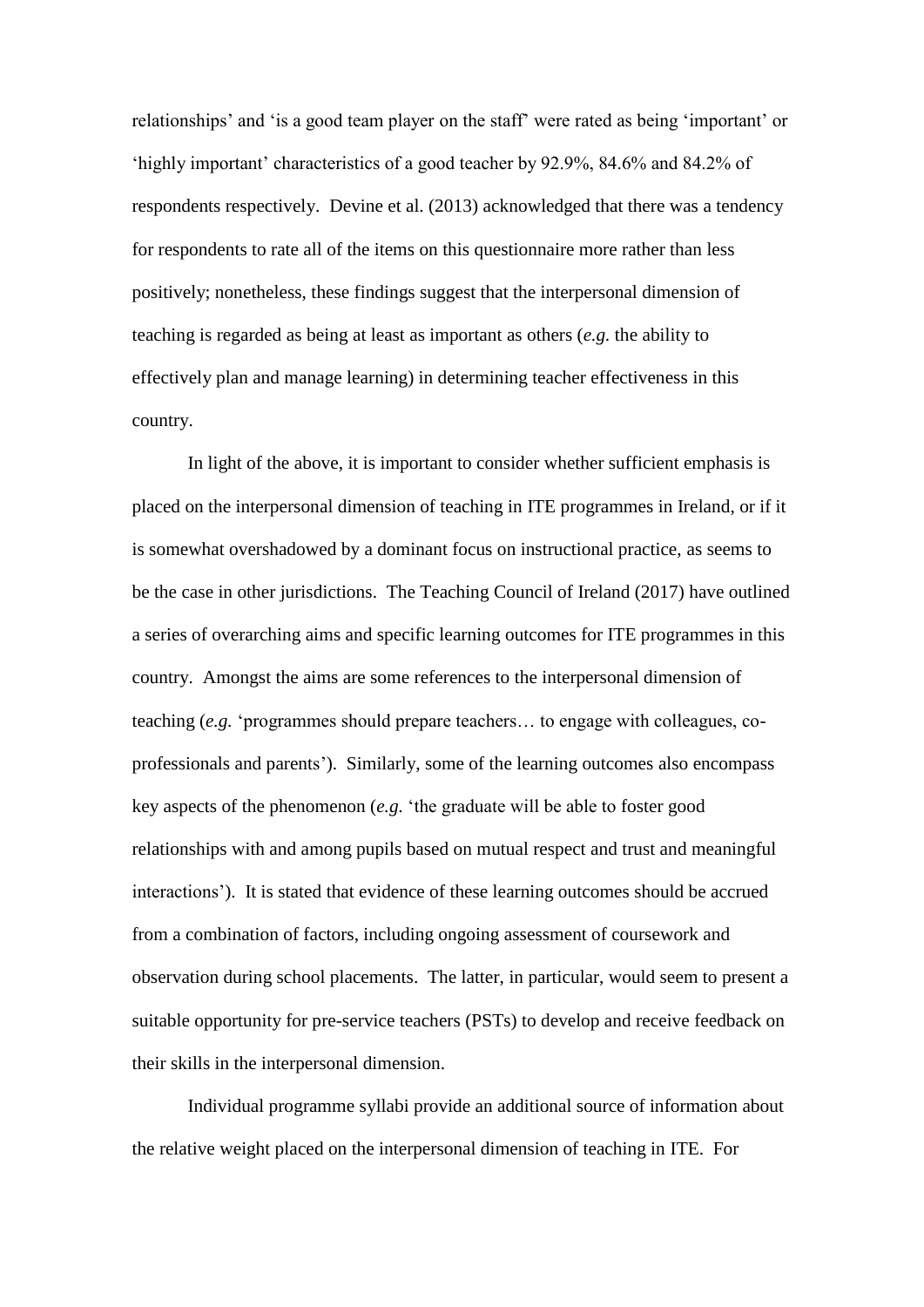example, in an overview of the Professional Masters in Education (PME) offered by Trinity College, Dublin (TCD) the course is said to prepare new entrants for the teaching profession 'who are knowledgeable and reflective about the aims and processes of education and are subject experts in their chosen discipline' (TCD, 2017, p.33). It further states the intention to develop practitioners who are 'professional in all aspects of their work', which arguably could include the interpersonal dimension of teaching. There is, however, no explicit mention of interpersonal skills.

Consultation of policy documents and programme syllabi provides insight into intended learning outcomes, but it should be appreciated that these may not always reflect the lived reality for PSTs. Data relating specifically to post-primary PSTs' experiences are, to the best of our knowledge, not available, however, findings from a recent survey of final year primary PSTs (M O'Leary, 2018, personal communication) are interesting in this regard. Specifically, almost all (>95%) of these PSTs agreed that their ITE programme had improved their understanding of how children learn, and provided them with some of the skills to be an effective teacher, but only two-thirds agreed that the course had prepared them to 'handle challenging classroom situations'.

As mentioned previously, many people regard the interpersonal dimension of teaching as a tacit entity that is almost trait-like in nature. Following this line of thought, it could be argued that instead of attempting to include interpersonal skill development as part of an ITE programme curriculum, it may be more appropriate to include methods to identify people who are high on this trait, *e.g.* interviews, as part of the selection process for these programmes. In Ireland, whether or not this occurs varies across different universities and higher education institutions offering ITE programmes for post-primary teachers. Many rely solely on information about prior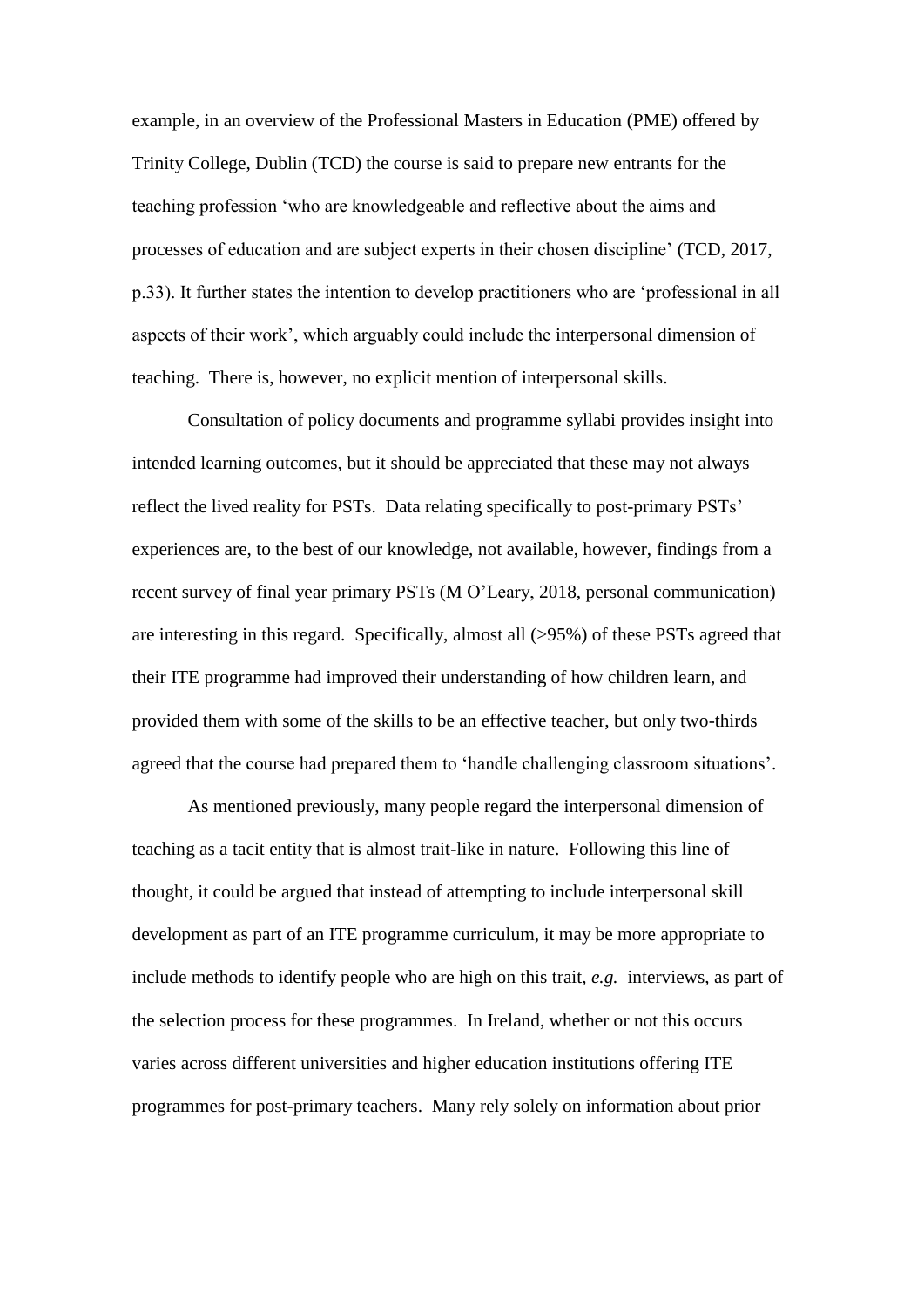academic achievement derived from central application systems, but some also conduct interviews as an additional screening procedure (Darmody & Smyth, 2016).

Despite the routine use of interviews as a selection tool in many contexts, it cannot be assumed that they are indeed an appropriate means of identifying those with the requisite interpersonal skills to teach. Indeed, as Klassen and Kim (2019) pointed out, there is a distinct lack of research justifying the use of interviews to select PSTs. Moreover, it may not be entirely accurate to classify the interpersonal dimension of teaching as a decidedly tacit entity that is unlikely to be influenced by formal instruction. Rather, it may be possible to address these skills more explicitly in both ITE and CPD contexts if their nature could be articulated with greater clarity.

# *A Conceptual Framework: Interpersonal Skills as Problem-Solving*

Stemler et al. (2006) have provided an invaluable conceptual framework to support a greater understanding of the interpersonal dimension of teaching. The framework is rooted in Sternberg's theory of practical intelligence (Sternberg, 1999), which states that intelligence in any given domain comprises analytical, creative and practical skills. Analytical skills are those applied to relatively familiar situations, whilst creative skills are those applied to novel situations. In both cases, the situations are likely to be fairly abstract in nature. Practical skills, on the other hand, apply to real problems confronted in everyday life. Often colloquially described as 'street smarts', practical skills are linked to a particular context and they can be further divided into (i) dealing with self, (ii) dealing with others, and (iii) dealing with tasks.

Stemler et al. (2006) thus conceptualized the interpersonal dimension of teaching as a set of practical skills in dealing with others. Specifically, they posited that there is a finite set of problem-solving strategies in which teachers may engage when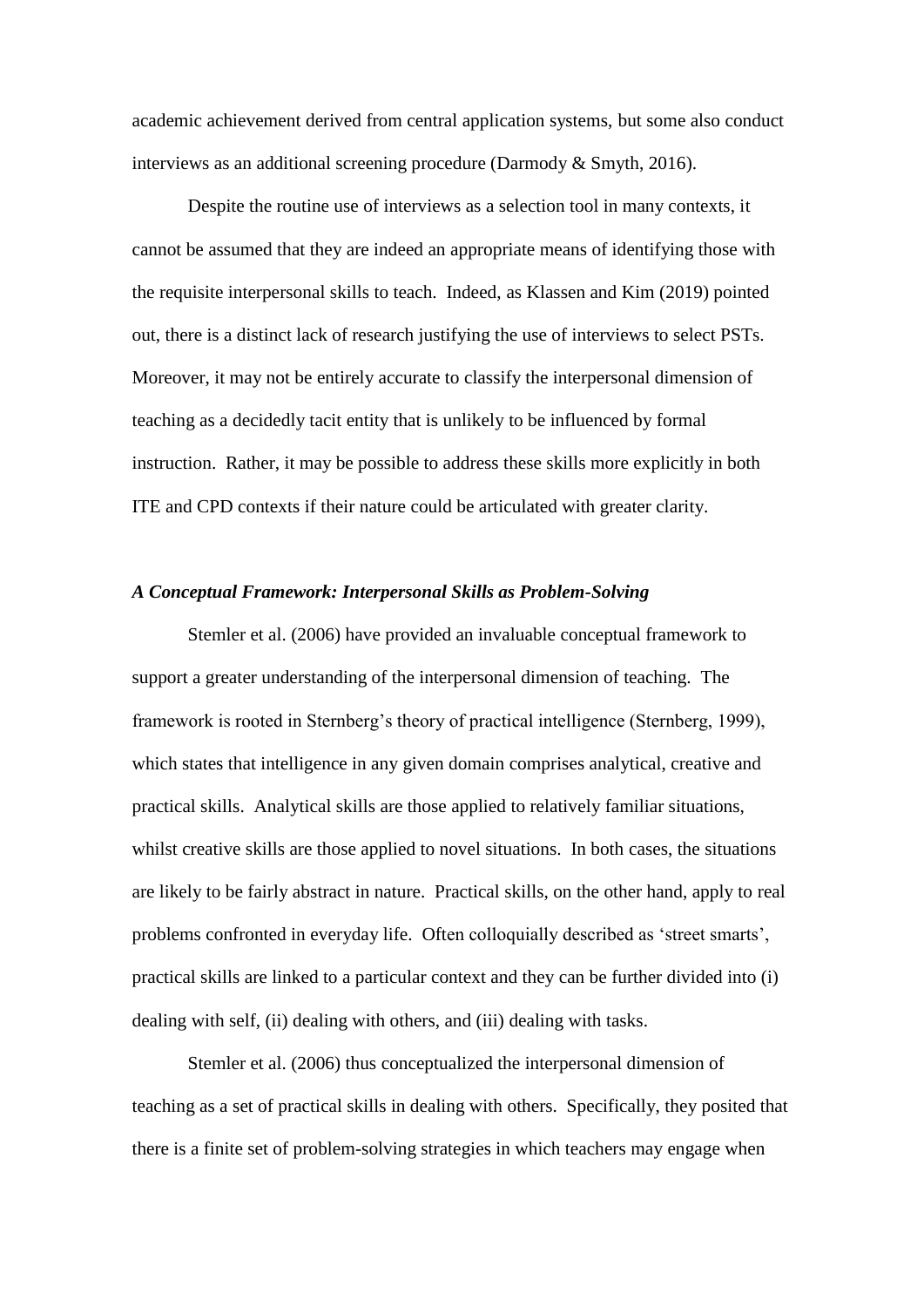dealing with challenging situations involving either students, parents or colleagues. Furthermore, they sought to detect and categorise these strategies through a series of interviews with experienced teachers. During these interviews, teachers were asked to describe specific 'critical incidents' that they had actually encountered during their careers, to describe how they had handled these incidents, and finally, to suggest a range of other possible ways in which they might have been handled. A content analysis of the interview responses revealed seven strategies, each of which is defined in terms of the observable behaviours with which it is associated (see Table 1). The content validity of these strategies was supported through discriminant analysis.

#### **Table 1 near here**

#### *Identifying 'Good' and 'Bad' Problem-Solving: Consensus-Based Judgement*

The extent to which each of the above interpersonal problem-solving strategies may be considered to be preferable is not necessarily universal. Unlike situations involving declarative knowledge, it is not the case that one of the above strategies is demonstrably 'good' or 'correct', and another 'bad' or 'incorrect'. This reflects a significant and recurrent challenge faced by those attempting to define and measure complex, non-cognitive skills – and one which has been addressed using several different approaches (see Bergman, Drasgow, Donovan, Henning & Juraska, 2006). One such approach, the expert judgement method, involves determining the relative 'correctness' or appropriateness of different response options in assessments of complex constructs according to the opinions of *bona fide* subject matter experts. Depending on the construct in question, however, it can be difficult to identify exactly who these experts should be.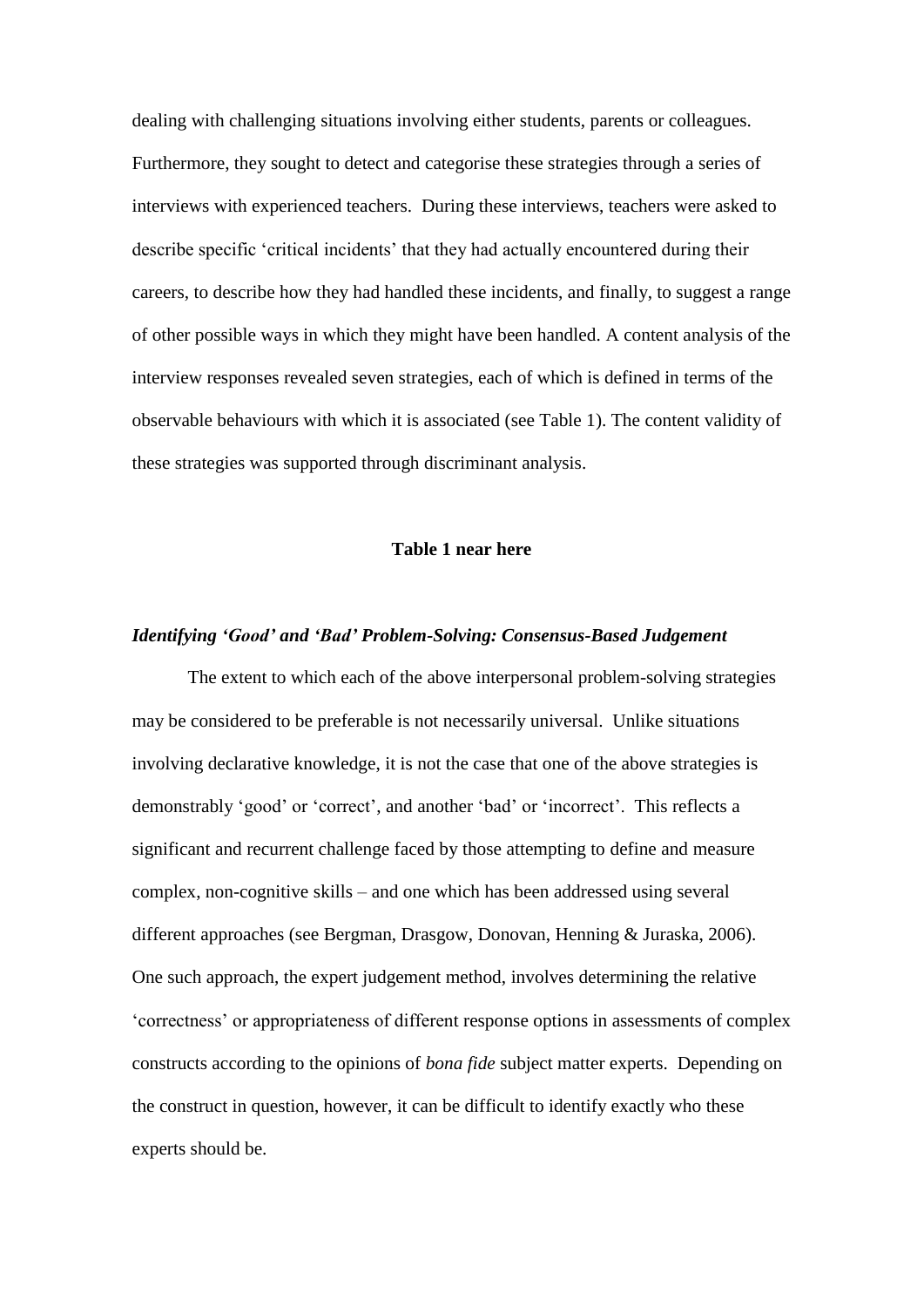An alternative to the expert judgement method is the use of consensus-based judgement, whereby the appropriateness of the various options is defined by the response distribution of a pilot sample who are knowledgeable concerning the subject matter, but do not necessarily qualify as experts. Although unpalatable to some, there is compelling evidence for the effectiveness and utility of consensus-based judgement to determine what constitutes a 'correct' or an 'incorrect' response in situations involving tacit and procedural types of knowledge (Legree, Psotka, Tremble & Bourne, 2005). It follows that it may be possible to identify which of Stemler et al.'s (2006) problemsolving strategies can be considered as 'good' or 'bad' in the Irish post-primary context, and consequently, articulate with some degree of clarity what it means to be skilled in the interpersonal dimension of teaching in this context, by consulting a sample of practising post-primary teachers in Ireland.

Although consensus-based judgement is a helpful tool, it is acknowledged that there are further complications that need to be considered. First, it is entirely possible that the consensus-determined effectiveness of various strategies may depend to some degree on the nature of the situation (Stemler et al., 2006). Second, the level of experience of the teachers in the sample may come into play. Elliott, Stemler, Sternberg, Grigorenko and Hoffman (2011), for example, revealed that PSTs tended to endorse the *consult* strategy more so than their practising counterparts. In addition, as Eaude (2015, p.16) pointed out, when considering the concept of effectiveness in the teaching profession, it is also important to 'take account of the expectations of teachers resulting from policy at school and national level'. That is, in schools experiencing higher levels of parental involvement, a strategy such as *confer* may be encouraged when dealing with situations involving parents. At a broader level, certain cultural and societal beliefs regarding child development and education are also likely to have an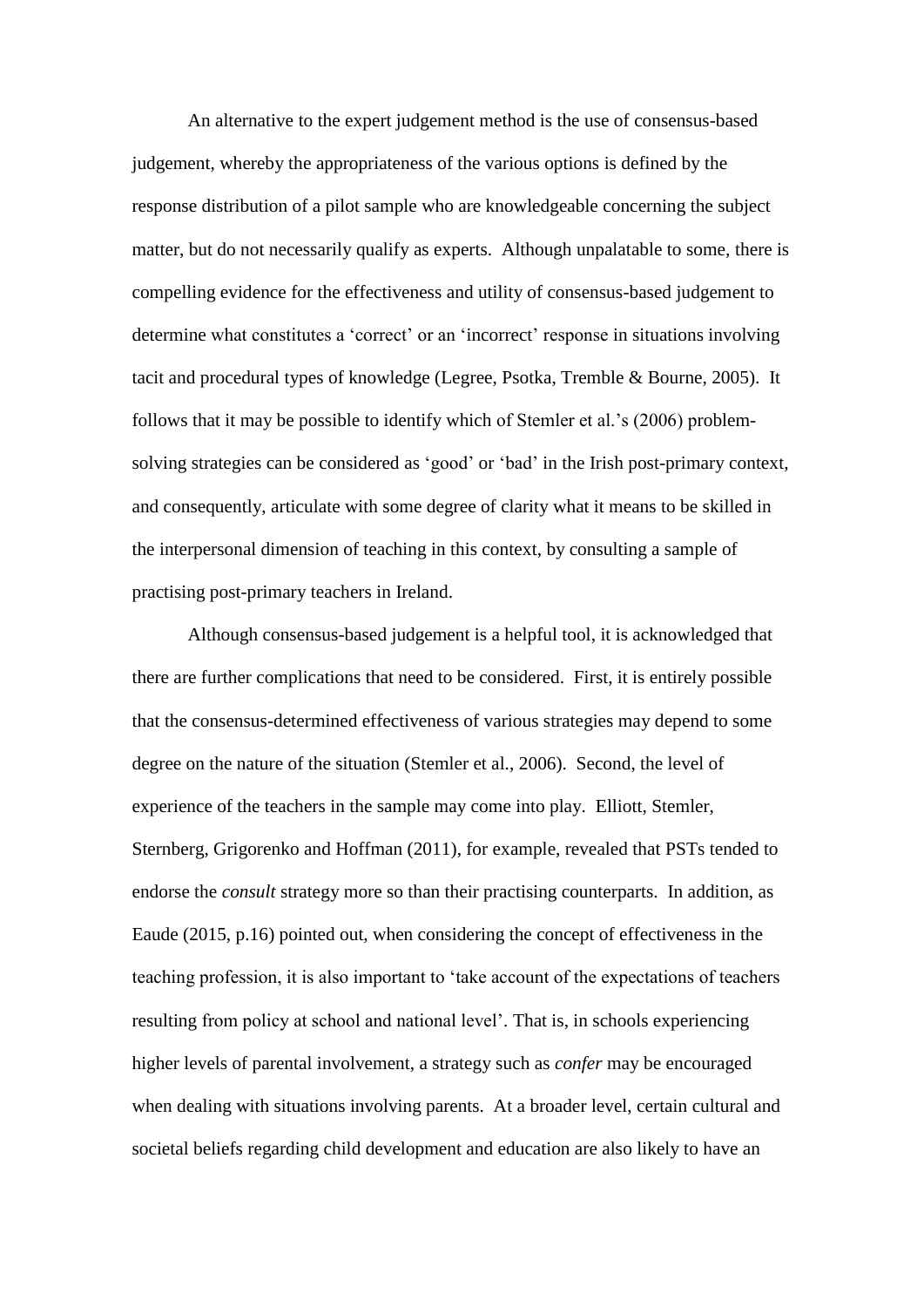influence. Indeed, differences have been reported in how experienced teachers across different countries rate these interpersonal problem-solving strategies (Authors et al., 2018), thus highlighting the necessity to collect data from a sample of practising teachers in Ireland, rather than relying on consensus judgement from other jurisdictions to inform practice in this country.

# *Outline of the Study*

With all of the above considerations in mind, this study explores how the interpersonal dimension of teaching plays out in an Irish post-primary context. Guided by Stemler et al.'s (2006) conceptual framework, and by previous studies exploring this framework in a U.S. context (*e.g.* Elliott et al., 2011), our primary aim is to identify which problem-solving strategies are typically preferred and avoided by a sample of Irish teachers when faced with challenging interpersonal situations associated with their profession, and in doing so, provide a helpful reference point for ITE programme providers seeking to support their students in developing these skills. Acknowledging the potential shortcomings of the consensus-based judgement approach, we also explore the extent to which these preferences are dependent on (i) the nature of the particular situation and (ii) individual and contextual factors such as years of experience and school climate.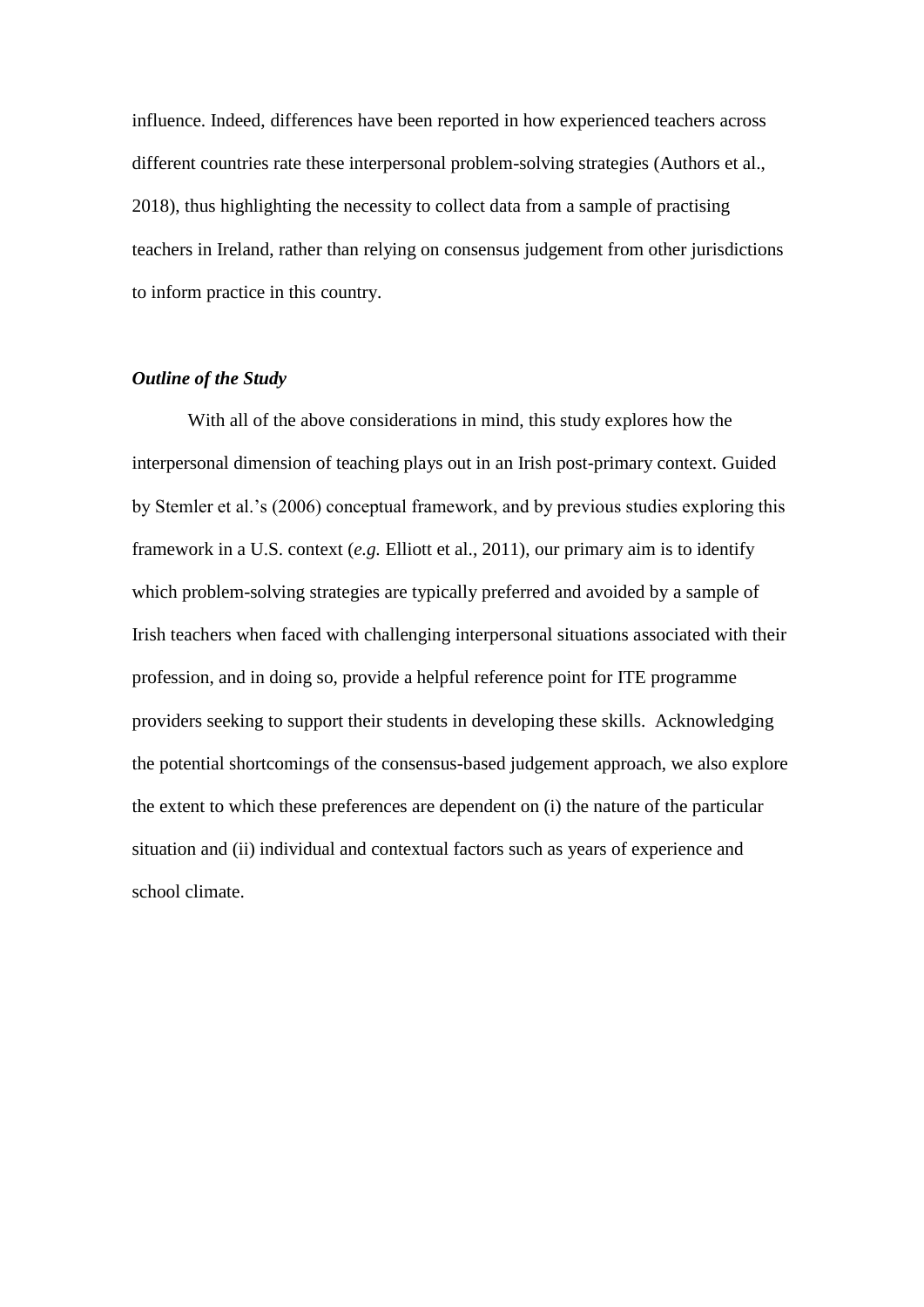# **Method**

# *Measures*

#### *Demographics*

A series of questions were included to gather basic demographic and background information about the teachers participating in this study. These questions pertained to participants' gender, level of education, main subject area, years of experience in the profession, and the number of different schools in which they had taught.

#### *Job Satisfaction and School Climate*

In order to gather further contextual information, two additional questions were included. The first of these was comprised of a series of items from the PISA 2015 General Teacher Questionnaire (OECD, 2014) and was intended to address teachers' overall level of job satisfaction (encompassing their satisfaction with the teaching profession, and, more specifically, with their current job environment). The second was comprised of a series of items from the TIMSS 2015 Teacher Questionnaire and was intended to measure the general climate of the school in which the teacher currently worked (including issues pertaining to student behaviour and the level of parental involvement). Table 2 displays each set of items – note that some have been adapted slightly from their original format to ensure that the same Likert-style response options could be used across all statements (*strongly disagree, disagree, agree, strongly agree*)*.*  Items were reverse-scored where appropriate, and participants' responses were summed to give two separate scales, one pertaining to overall level of job satisfaction and one pertaining to the overall school climate. Both scales had satisfactory levels of internal consistency (Cronbach's Alpha =.87 and .91 respectively), and the possible scores on each scale ranged from 8 to 32.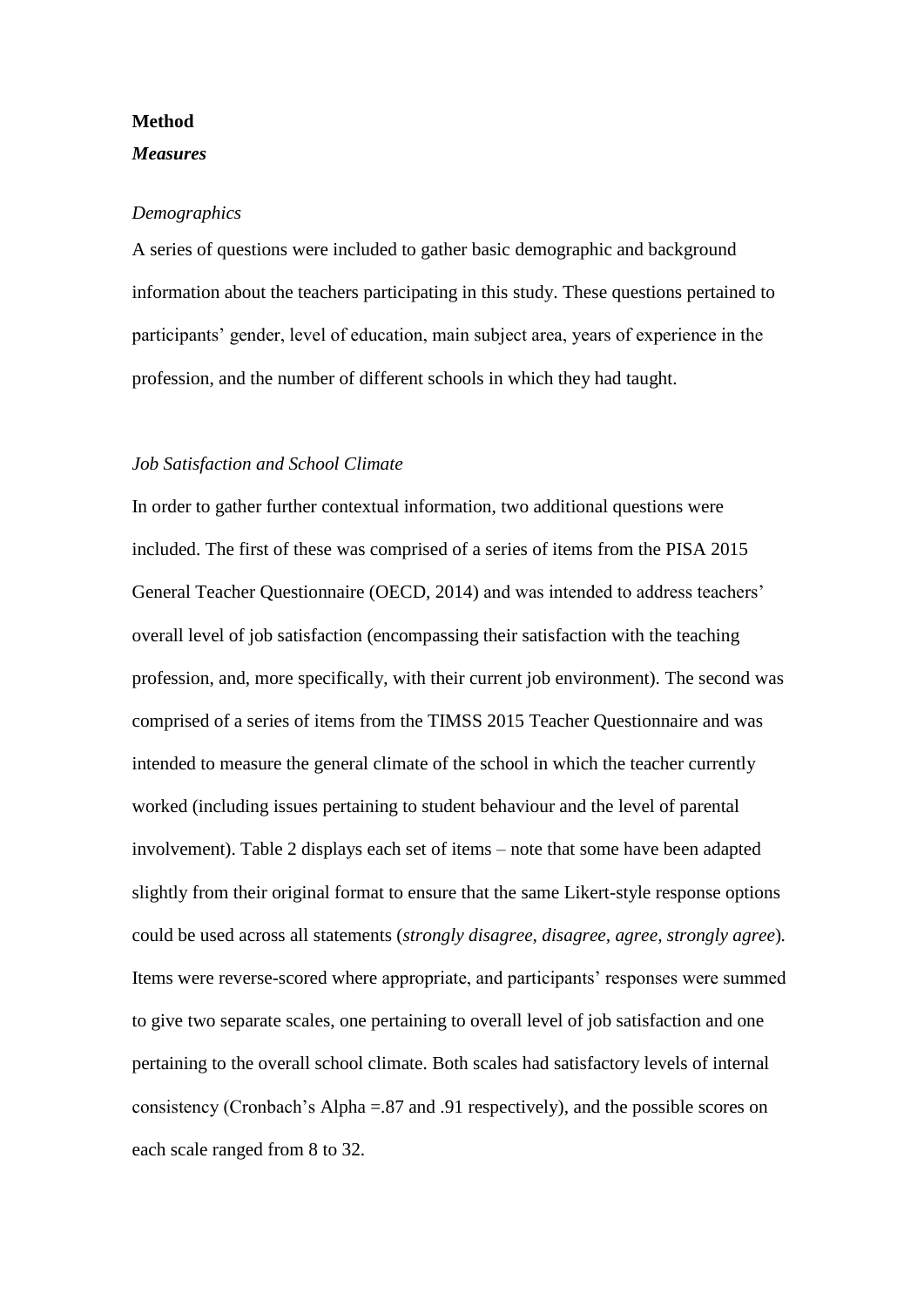# **Table 2 near here**

# *The Tacit Knowledge Inventory for High-School Teachers (TKI-HS)*

An adapted version of the *TKI-HS* (Stemler, Elliott, Grigorenko, Jarvin & Sternberg, 2002) was used to gather information about teachers' preferred interpersonal problemsolving strategies. Developed using the situations and strategies identified through interviews with experienced teachers, the *TKI-HS* consists of eleven scenarios describing challenging interpersonal situations that a teacher may encounter, involving either parents, students, administrators or colleagues. After each scenario, respondents are required to rate the extent to which they agree or disagree with each of seven possible options for responding to that scenario, using a seven-point Likert scale. Each response option corresponds to one of the seven interpersonal problem-solving strategies outlined in Stemler et al's (2006) framework. Consent to adapt the *TKI-HS*  for use in an Irish context, and to use the adapted instrument for this study was obtained by the researchers through personal communication with Steven Stemler.

Figure 1 presents an example scenario and its corresponding response options. Note that, in this example, the problem-solving strategies are identified in brackets for clarification, but these were not included when the participants rated the response options.

#### **Figure 1 near here**

It is important to emphasize that the *TKI-HS* was used as a survey instrument and not a test instrument in this study. That is, the instrument was used with the aim of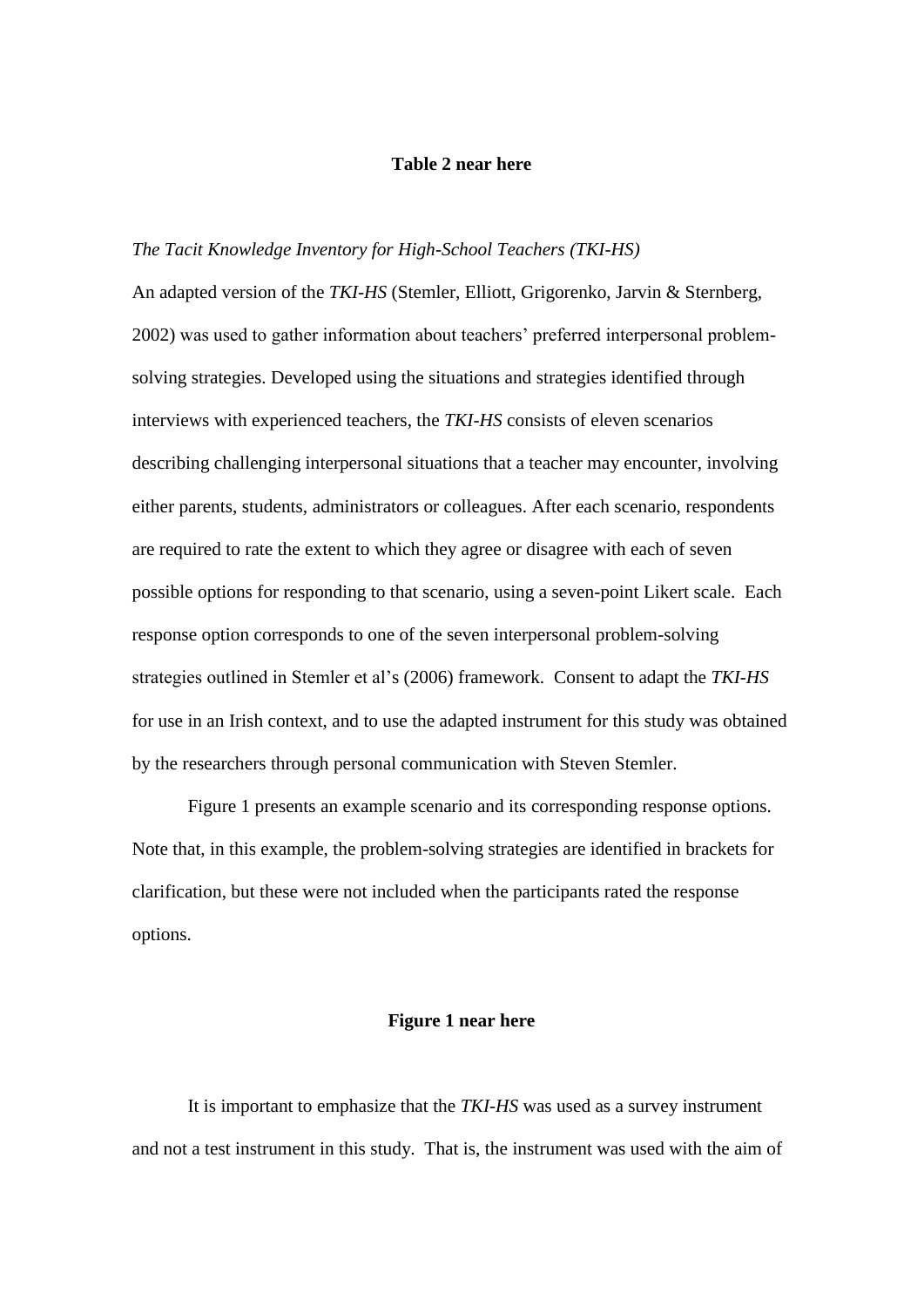gathering information about how post-primary teachers in Ireland rate various interpersonal problem-solving strategies, with their pooled responses providing a consensus judgement as to the efficacy of these strategies, and thus a collective understanding of what it might mean to be skilled in the interpersonal dimension of teaching in this context. Individual teachers in this study did NOT receive 'scores' pertaining to their own interpersonal skills based on their responses to the *TKI-HS,* as has been the case in some previous studies using this instrument (*e.g.* Grigorenko, Sternberg & Strauss, 2006).

#### *Open-Ended Question*

Teachers were provided with the opportunity to comment further on the scenarios and/or to rationalise their choice of problem-solving strategies by means of an openended question (*If you have any further comments, please feel free to share them with us*).

#### *Procedure*

Ethical approval for this study was granted by Dublin City University's Research Ethics Committee in February 2018. Following this, the demographic and contextual questions were compiled together with the *TKI-HS* and open-ended question to form an online survey, using *e-survey creator* software, and the survey link was circulated widely amongst post-primary teachers in Ireland. Social media were used to explicitly target members of the *Teachers' Union of Ireland (TUI)* and the *Association of Irish Secondary Teachers (ASTI)* – the two major post-primary teaching unions in the Republic of Ireland – and the link was also sent directly to personal and professional contacts of the researchers. Participation in the study was voluntary and confidential and each participant gave their informed consent prior to their participation. To ensure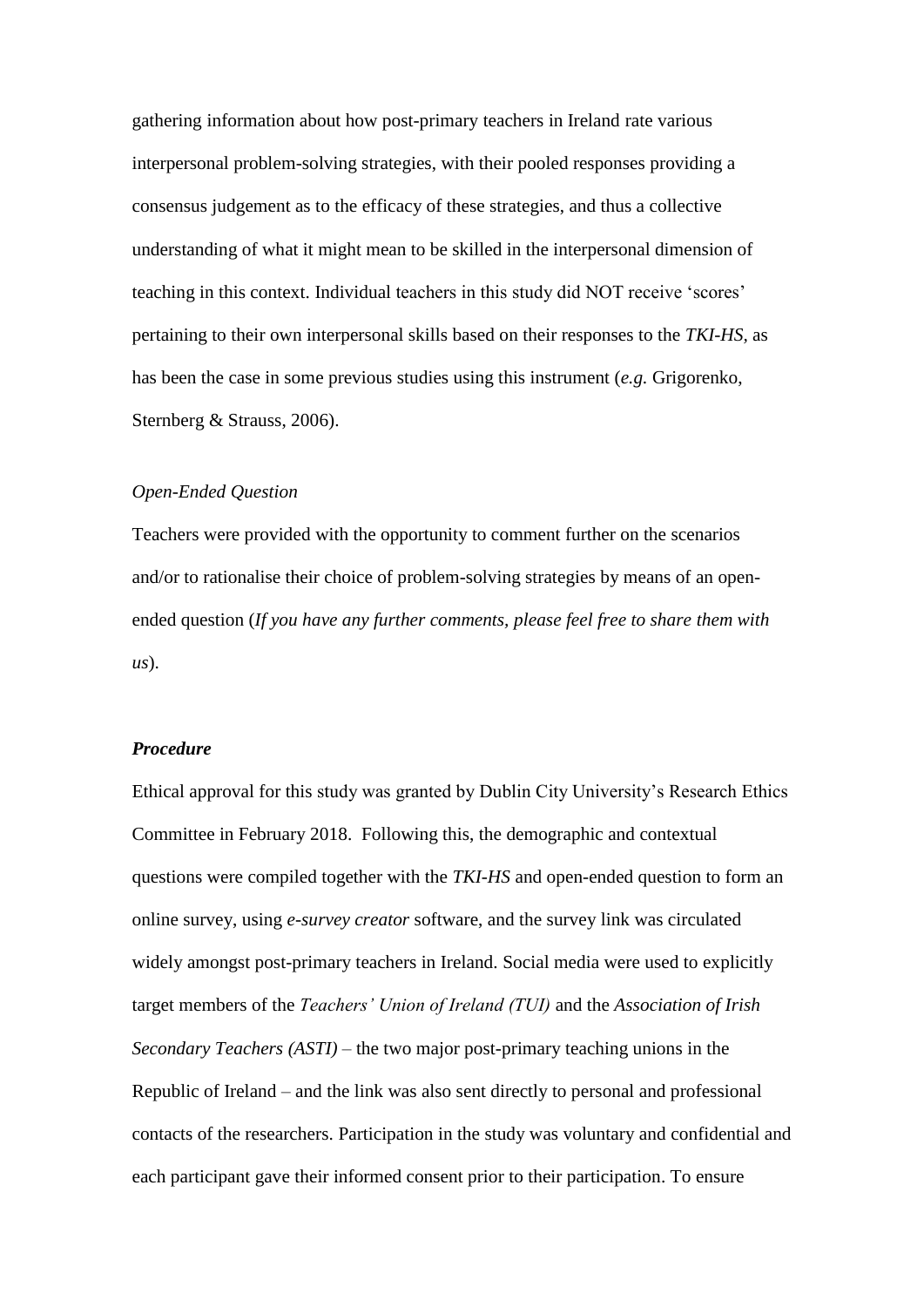anonymity, the option to save IP addresses of the participants was disabled in the creation of the survey.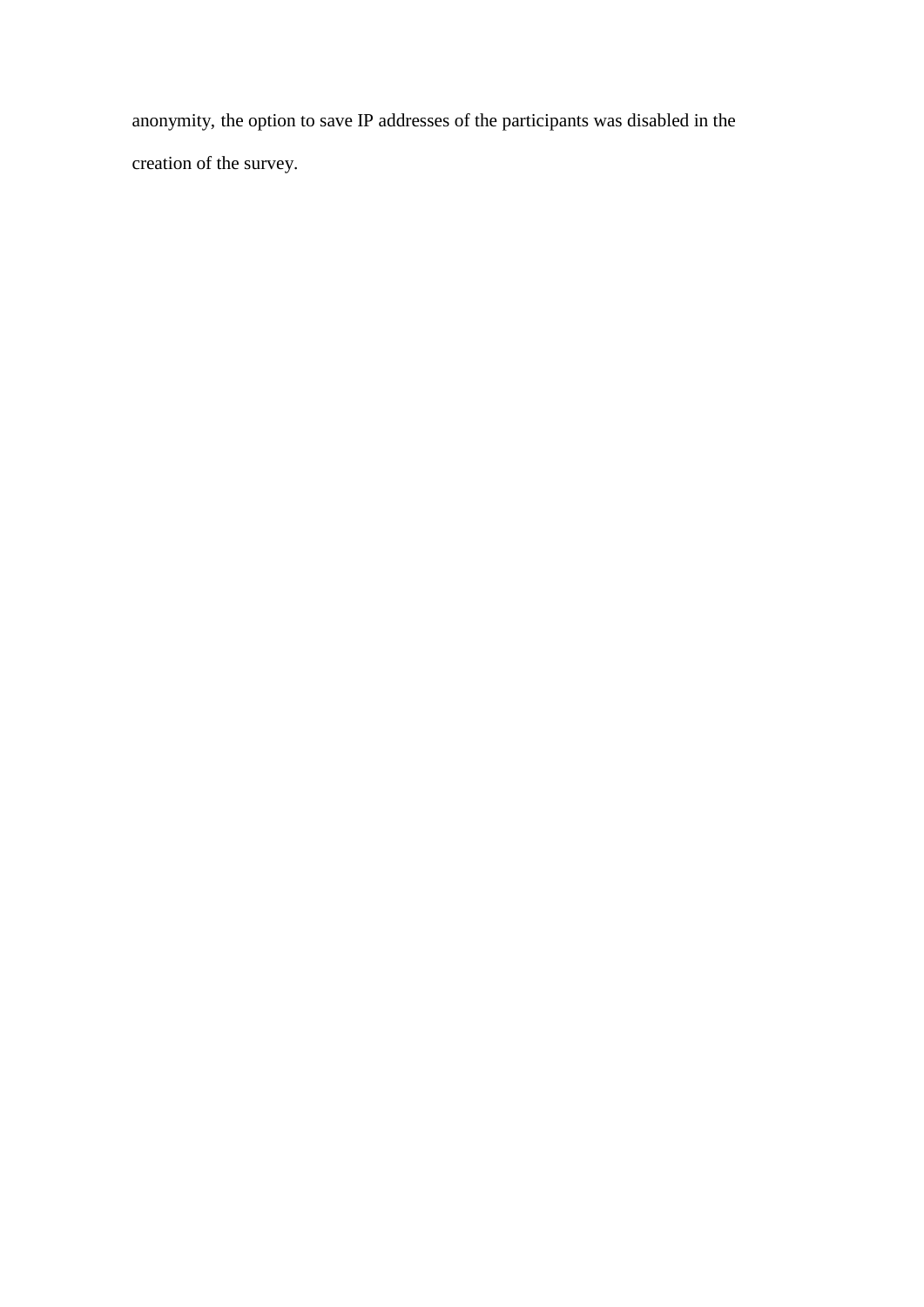#### **Findings and Discussion**

# *Respondent Profile*

Eighty-one post-primary teachers completed or partially completed the online survey, however, some of these withdrew at an early stage. For the analysis, only those who had completed the demographic questions, contextual questions and at least one of the *TKI-HS* items  $(n = 69)^1$  were retained. Table 3 displays the characteristics of the final sample. Respondents were predominantly female (71%), and held either a Bachelor's or Master's degree (94.2%). Level of experience ranged from less than one year to more than thirty years, and teachers from all major subject areas were represented. Almost 40% of the sample indicated that they had worked in more than four different schools throughout their career.

# **Table 3 near here**

Generally speaking, the teachers surveyed seemed satisfied with their choice of career (see Table 4). The lowest level of job satisfaction recorded was 17, whilst many  $(n = 8)$  respondents achieved the maximum score of 32 on this scale. Indeed, over 90% of the teachers surveyed agreed that 'the advantages of being a teacher clearly outweigh the disadvantages'*,* while just 8.6% indicated that they regretted becoming a teacher. When compared to OECD averages (see Mostafa & Pal, 2018), these responses indicate relatively high levels of satisfaction. Scores on the school climate scale were also quite high, indicating that the majority of teachers worked in positive school climates,

<u>.</u>

<sup>1</sup> Fifty of these 69 respondents completed all of the *TKI-HS* items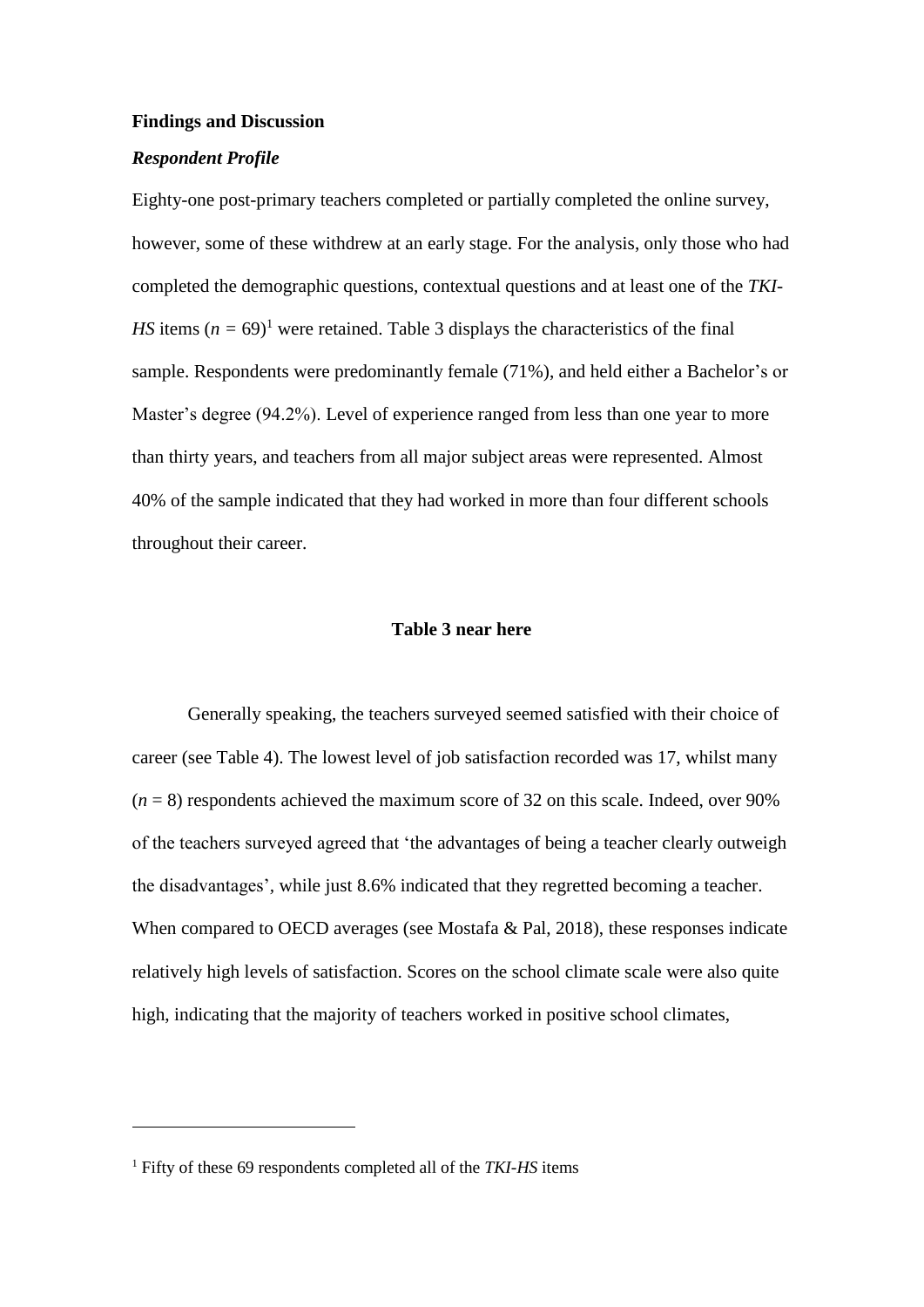characterized by relatively high levels of parental involvement, and relatively low levels of disciplinary challenges.

#### **Table 4 near here**

# *Teachers' preferred problem-solving strategies*

Figure 2 provides the mean ratings given by the teachers to each of seven problemsolving strategies across all eleven scenarios depicted in the *TKI-HS.* It is clear that the *confer* strategy (whereby the teacher makes an attempt to engage in a rational discussion with the 'source' of a problem) and the *consult* strategy, (whereby a teacher appeals to a third party for advice on how to solve a problem) were generally preferred, with mean ratings of 5.32 and 5.05 respectively. The *delegate* strategy, (whereby a teacher absolves him/herself of responsibility for action), on the other hand, was least popular, receiving a mean rating of 2.99 across all scenarios.

#### **Figure 2 near here**

# *Preferred strategies by situation*

Although the above statistics provide an overview of how each strategy fared, they do not take into account the fact that different strategies may be more or less appropriate in different situations. With this in mind, Table 5 provides a more detailed overview of teachers' preferences, specific to each scenario. It is clear from this table that some strategies were rated relatively consistently across all scenarios. The mean rating for the *confer* strategy, for example, never fell below the neutral point (4) on the scale; conversely, the mean rating for the *delegate* strategy only surpassed the neutral point on one occasion.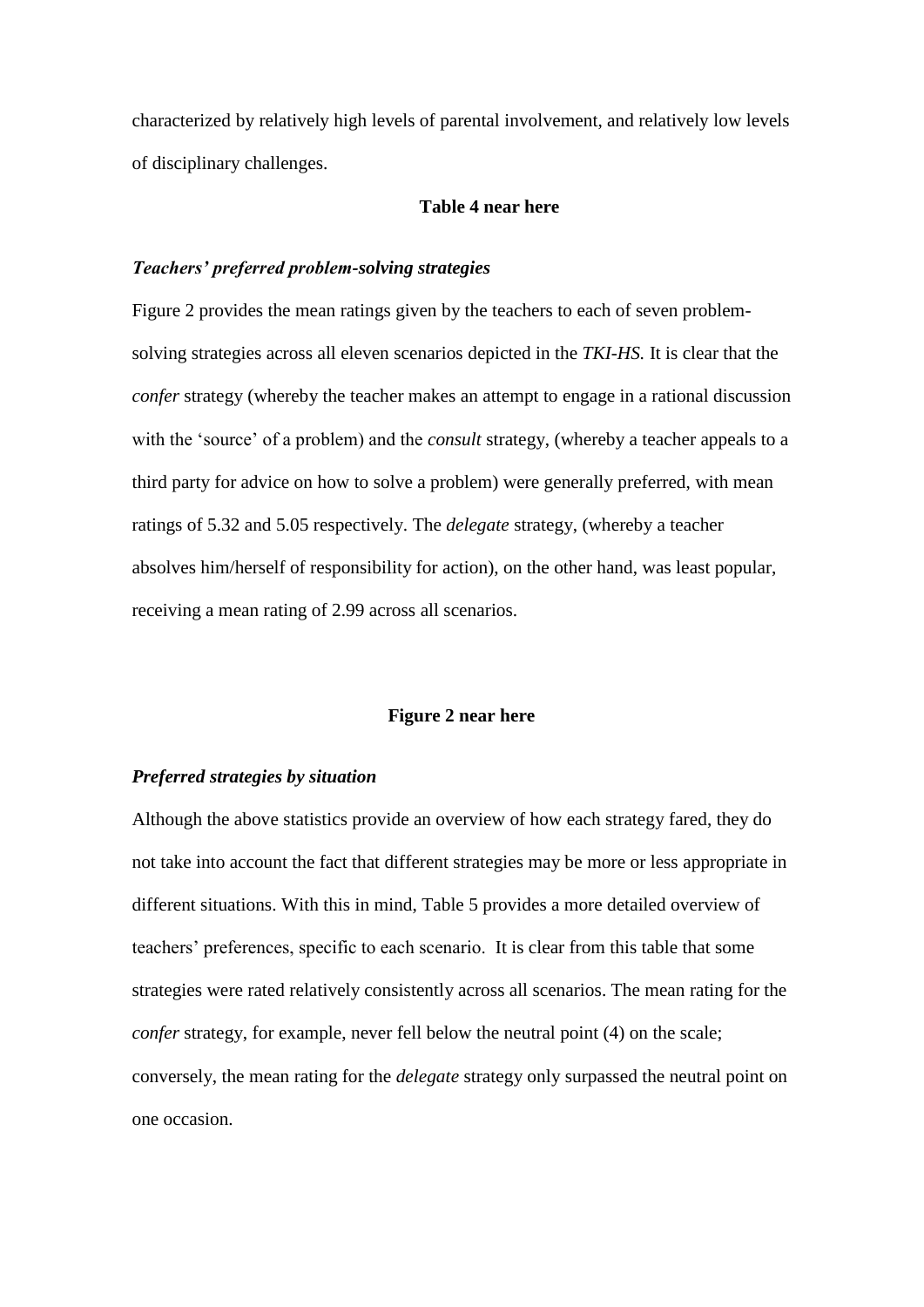Another way of thinking about these data is to consider the 'best' and 'worst' responses to each scenario (*i.e.* those receiving the highest or lowest mean ratings as indicated in Table 5). Unsurprisingly, in multiple situations, either the *confer* or the *consult* strategy was deemed to be the 'best response'. The picture is less clear-cut, however, when considering the 'worst' responses. Indeed, four different strategies – *comply, retaliate, avoid* and *delegate –* emerged as the 'worst' response on more than one occasion.

#### **Table 5 near here**

Returning to individual strategies, *comply* makes for a particularly interesting case, with mean ratings for this strategy ranging from a low of 1.19 (and categorized as the 'worst' response) in Scenario 1, to a high of 6.25 (and categorized as the 'best response) in Scenario 5. Given that this strategy is defined as 'taking an action that can be interpreted as actively condoning the behaviours of others'*,* it makes sense that its suitability may depend heavily on the nature of the situation. In Scenario 1, for example, the *comply* strategy involved accepting a student's invitation to go out for a coffee after school hours, whilst in Scenario 5, the *comply* strategy involved a teacher agreeing to give more challenging assignments to a bright student who has become increasingly disruptive in class (see Appendix for more details of these scenarios). Although both of these actions could be interpreted as condoning the student's original behaviour, the latter could be viewed as a positive step in attempting to reduce the undesirable behaviour, whilst the former is universally understood to be highly inappropriate in the context of a teacher-student relationship.

The perceived appropriateness of the *consult* strategy also tended to fluctuate somewhat, with relatively high mean ratings for this strategy in eight of the given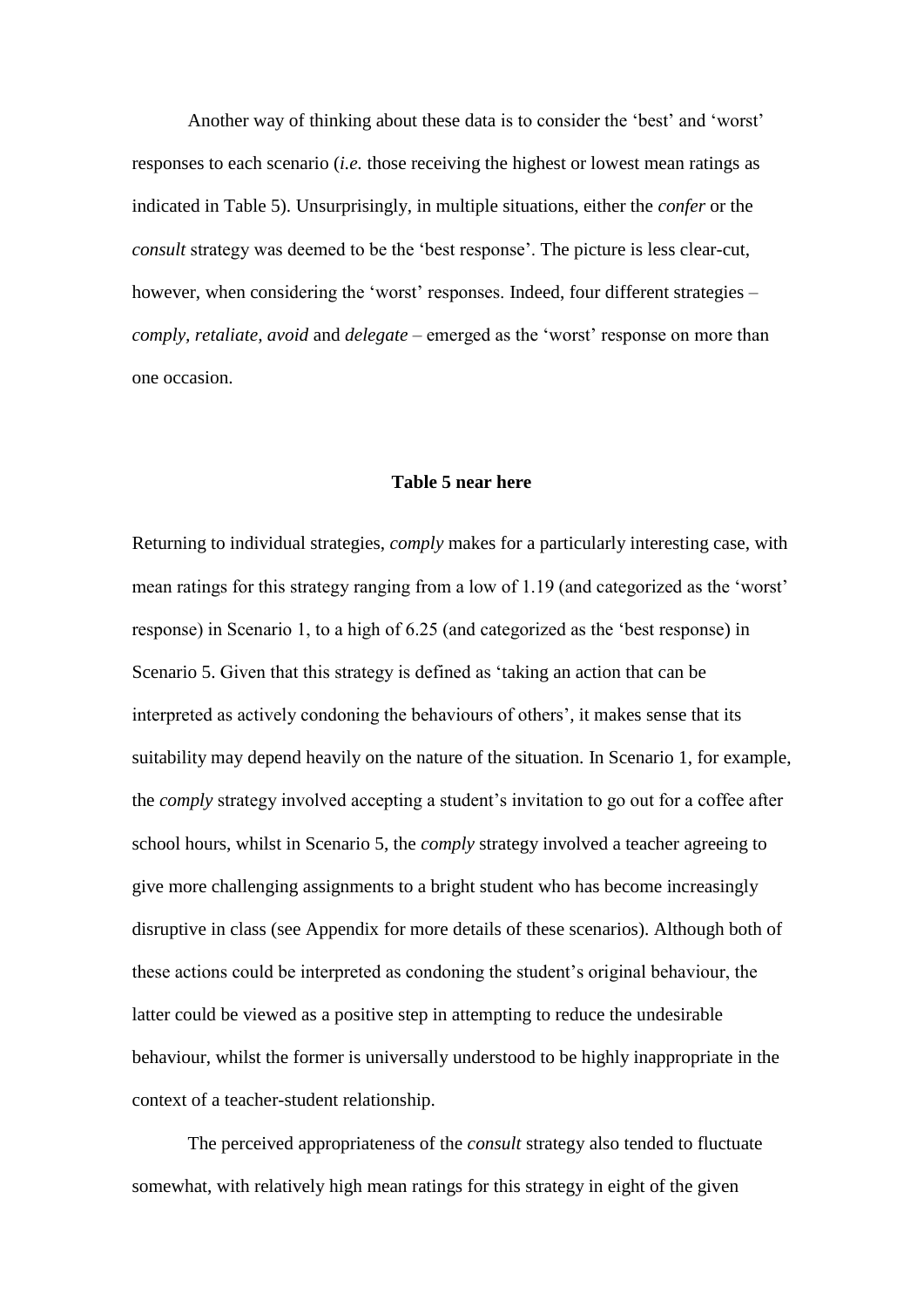scenarios, but low to neutral ratings in three others. As mentioned previously, this strategy involves appealing to others for advice on how to solve a problem. One possibility is that consultation may be viewed as an indication of incompetence in situations where there are certain protocols that teachers are expected to be aware of, such as that depicted in Scenario 1. However, as one teacher commented in the openended section, 'advice from others should never be seen as weak… all teachers should be encouraged to confide and seek assistance*.'* The question of whom or what is to be consulted may also be an important factor. Interestingly, in the vast majority of scenarios in the *TKI-HS*, the suggested consultation tended to be with a professional 'other', such as a teaching colleague, the principal, the Board of Management, or the school's official policy regarding a particular matter. However, in the case of Scenario 10, in which the *consult* strategy emerged as the 'worst' option, it involved the teacher's family (see Appendix for more details of this scenario). Thus, it seems that consultation is more likely to be viewed as an effective strategy if the person to be consulted is knowledgeable and experienced in the school context.

# *Individual/contextual factors and choice of problem-solving strategy*

Additional analyses were conducted to investigate the extent to which preferences for particular strategies were associated with individual and/or contextual factors. Interestingly, strategy ratings did not differ according to teachers' gender, level of education or years of experience in the profession (all *p*s >.05) suggesting there is a certain degree of uniformity in how these strategies are viewed by various teachers in Ireland. It is perhaps surprising that the number of years in teaching did not yield different strategy choices, particularly as interpersonal skills are thought to be developed through experience (Stemler et al., 2006). However, the majority (80%) of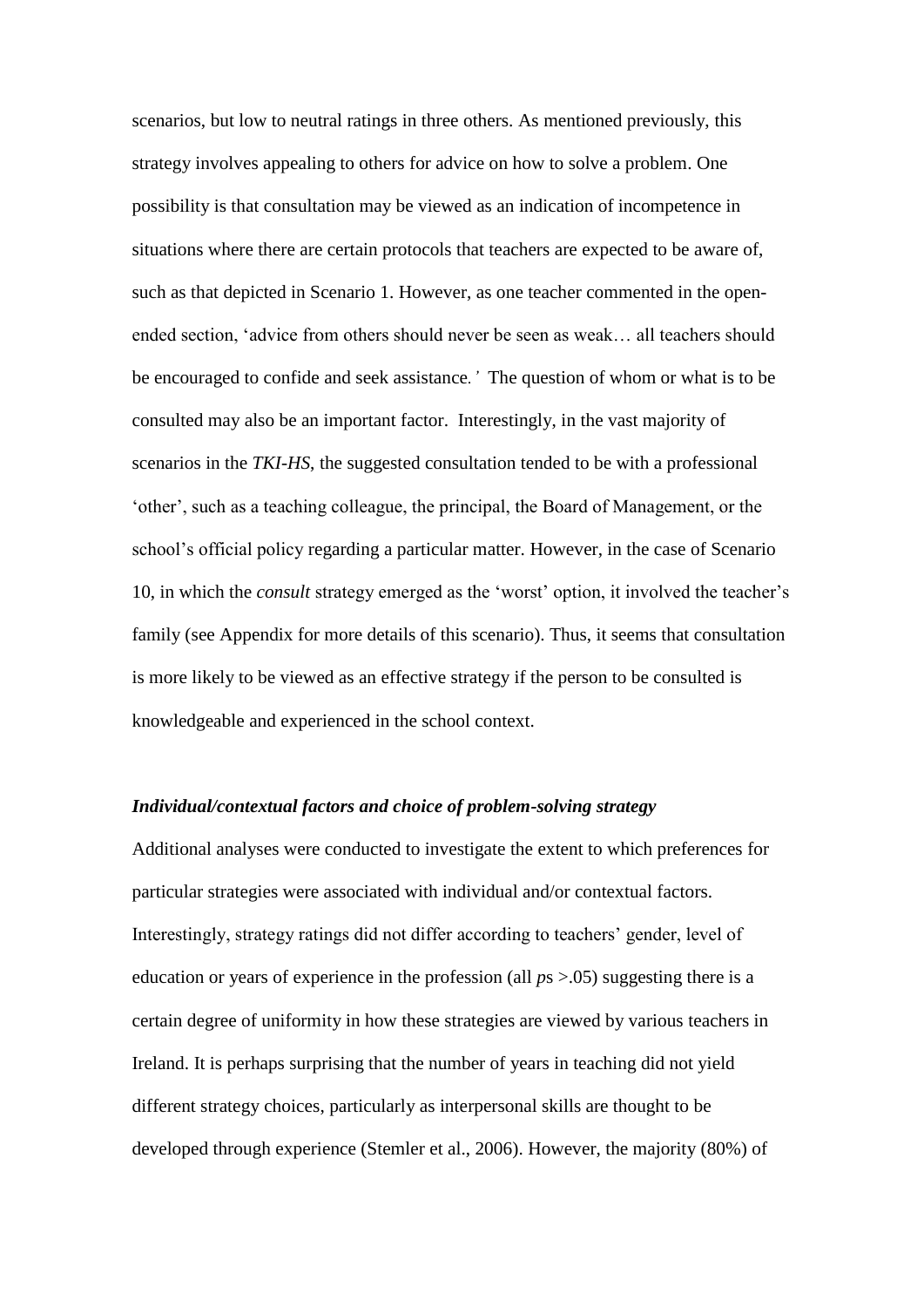teachers in this sample had more than five years of experience, and it has been argued that the greatest degree of development and adaptation occurs in the first five years of the teaching profession (Darling-Hammond, 2000) with many performance indicators tending to level off after this time. Interestingly, previous research using the *TKI-HS* with a sample of American high-school teachers (Elliott et al., 2011) also failed to find differences between the strategy preferences of more and less experienced teachers, however, as noted previously, significant differences did emerge when *PST*s' ratings were compared to those of practising teachers. As no PSTs were included in the current study, no inferences can be made about this issue in the Irish context at this point.

This study extended the scope of Elliott et al. (2011)'s work by considering the role of additional factors such as job satisfaction and school climate in determining teachers' strategy preferences. A small negative correlation was observed between teachers' levels of job satisfaction and their ratings of the *retaliate* strategy (*r* = -.29, *p* < .05). Taken at face value, this suggests that those who are less content in their teaching role may be more likely to favour this somewhat impulsive and poorly-rated strategy. However, as this observation is based on just one significant association emerging from a large correlation matrix, it should be interpreted with caution. Indeed, a Bonferroni correction would render this finding non-significant ( $p > .004$ ). On the whole, it can be concluded that teachers' ratings of problem-solving strategies were independent of both their level of job satisfaction and the climate of the school in which they were teaching, arguably increasing confidence in the use of consensus-based judgement to identify strategies that are generally better or worse than others. That said, it should be noted that the teachers in this sample scored relatively high on both of these variables, and this restricted range limits the extent to which these particular findings can be generalised.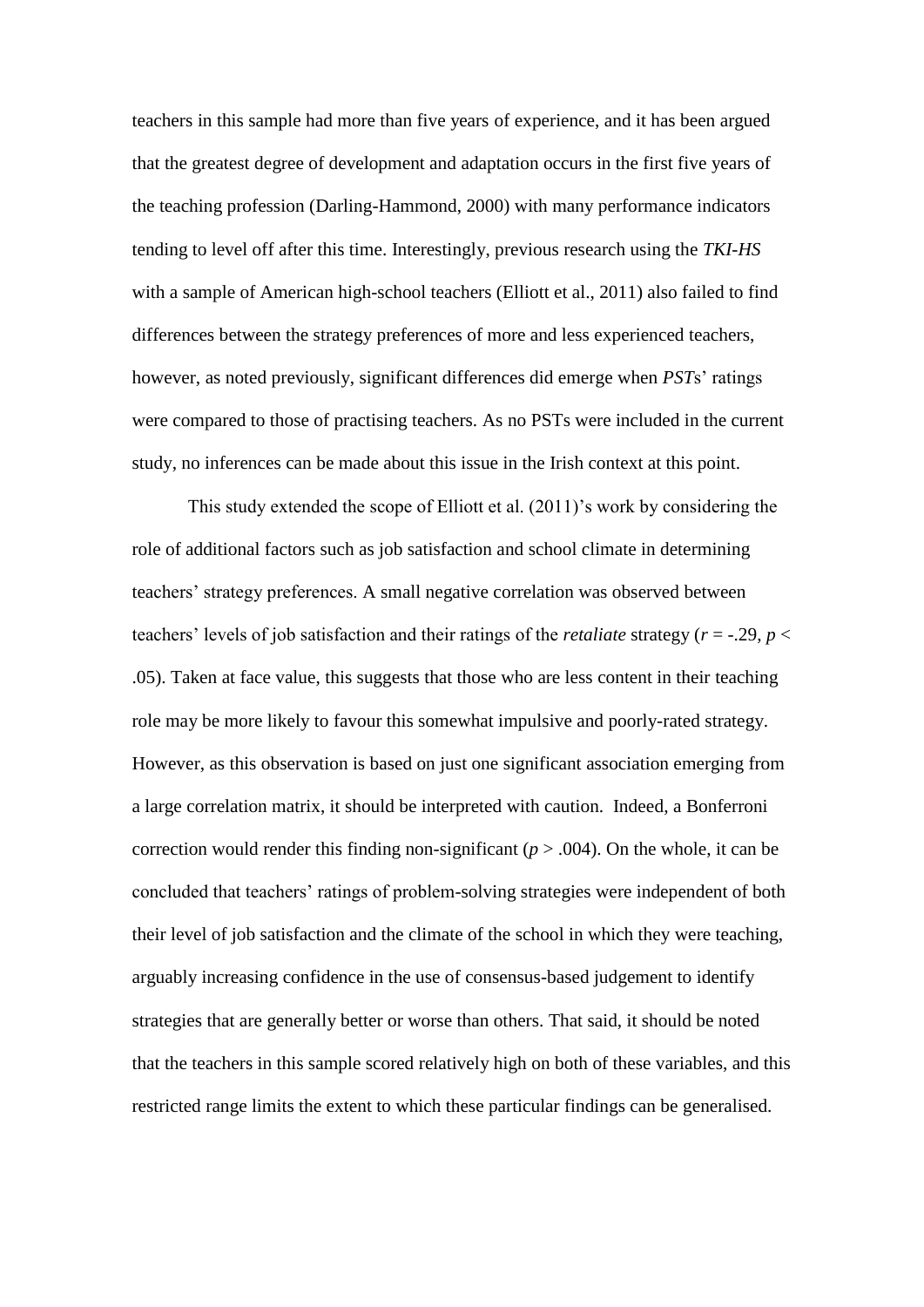#### **Conclusions, Limitations and Future Directions**

This study set out to explore the interpersonal dimension of teaching in the Irish postprimary context. Drawing on seven underlying problem-solving strategies outlined by Stemler et al. (2006) as a conceptual framework, and a sample of post-primary teachers in Ireland as knowledgeable consultants, the consensus-based judgement approach was employed to identify what it might mean to be skilled in the interpersonal dimension of teaching. The overarching aim was to provide a potentially helpful reference point for ITE programme providers seeking to develop their students' skills in this dimension.

Overall, the findings suggest that the *confer* strategy is generally regarded as a suitable way of dealing with many challenging social situations encountered in the postprimary teaching profession in Ireland. That is, the teachers in this study tended to agree that regardless of whether a 'challenge' originates from a student, a parent or a colleague, it is often appropriate for a teacher to engage the individual concerned in a rational discussion, and explain their point of view on the matter. Similarly, the option of *consulting* with a colleague as to the best course of action is also regarded as an advisable option in many circumstances. On the other hand, it seems that strategies such as *avoid* and *delegate,* each of which represent a certain reluctance to engage with a problem (either by ignoring it completely or passing it on to someone else), are typically regarded as unsuitable strategies for dealing with such situations. These preferences held true regardless of various individual and contextual factors.

Based on these findings, it is suggested that PSTs should be encouraged to appreciate the distinction between these types of strategies. Indeed, it may be helpful for students to engage in role-play situations with their peers and lecturers based on scenarios similar to those depicted in the *TKI-HS* during initial teacher education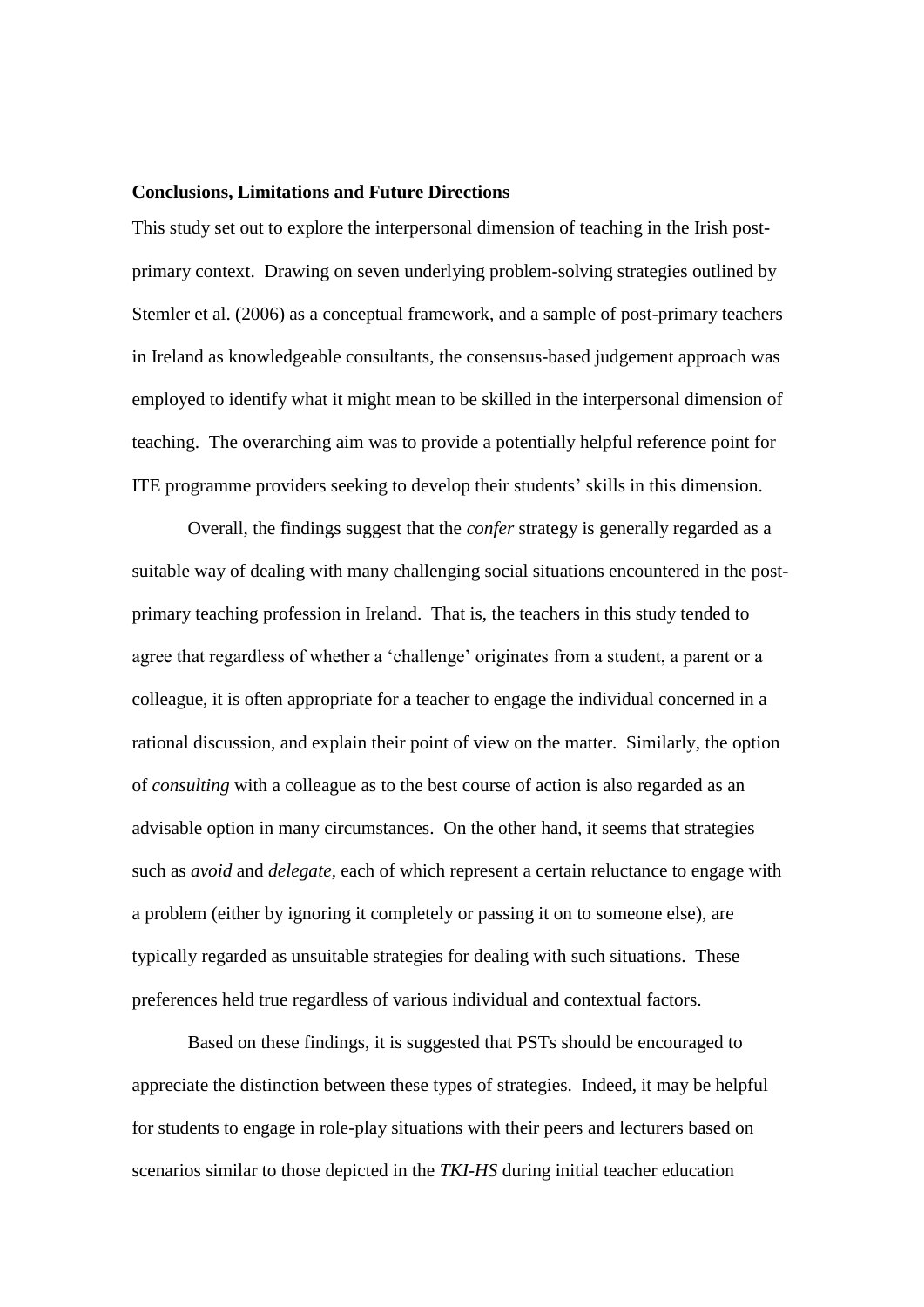programmes. This may facilitate the development of the skills needed to engage in strategies such as *confer,* and help them to realise the benefits of consultation with experienced others. Such an activity may also provide opportunities for them to discuss why, as the data in this study indicate, certain strategies may be more or less appropriate in certain situations. Engagement in these role-plays may be especially timely in the weeks leading up to school placement.

Limitations of this study are acknowledged, such as the small sample size and non-random sampling procedure. Future research employing a larger and more diverse sample would be welcomed, however, these findings nonetheless provide a baseline for understanding and thinking about the interpersonal dimension of teaching in Irish postprimary schools. Not only could this be shared with ITE programme providers as outlined above, more comprehensive empirical data could also inform the development of a formal assessment of interpersonal skills in teaching, specific to the Irish context. Indeed, although the *TKI-HS* has previously been used as an assessment instrument to make inferences about individual teachers' levels of interpersonal skills (*e.g.,*  Grigorenko et al., 2006), it should be appreciated that in order to do so, a series of judgements first needs to be made regarding the 'correctness' of the various response options, and these judgements have been shown to vary across different cultures (Stemler et al., 2018). In other words, before embarking on the process of attempting to measure teachers' interpersonal skills in a particular cultural context, it is necessary to first identify what the construct might 'look like' in that context – which is precisely what this study set out to achieve.

The challenges inherent in defining and understanding the interpersonal dimension of teaching with a view to attempting to measure it are, as mentioned previously, not specific to this particular construct. Rather, they reflect a common theme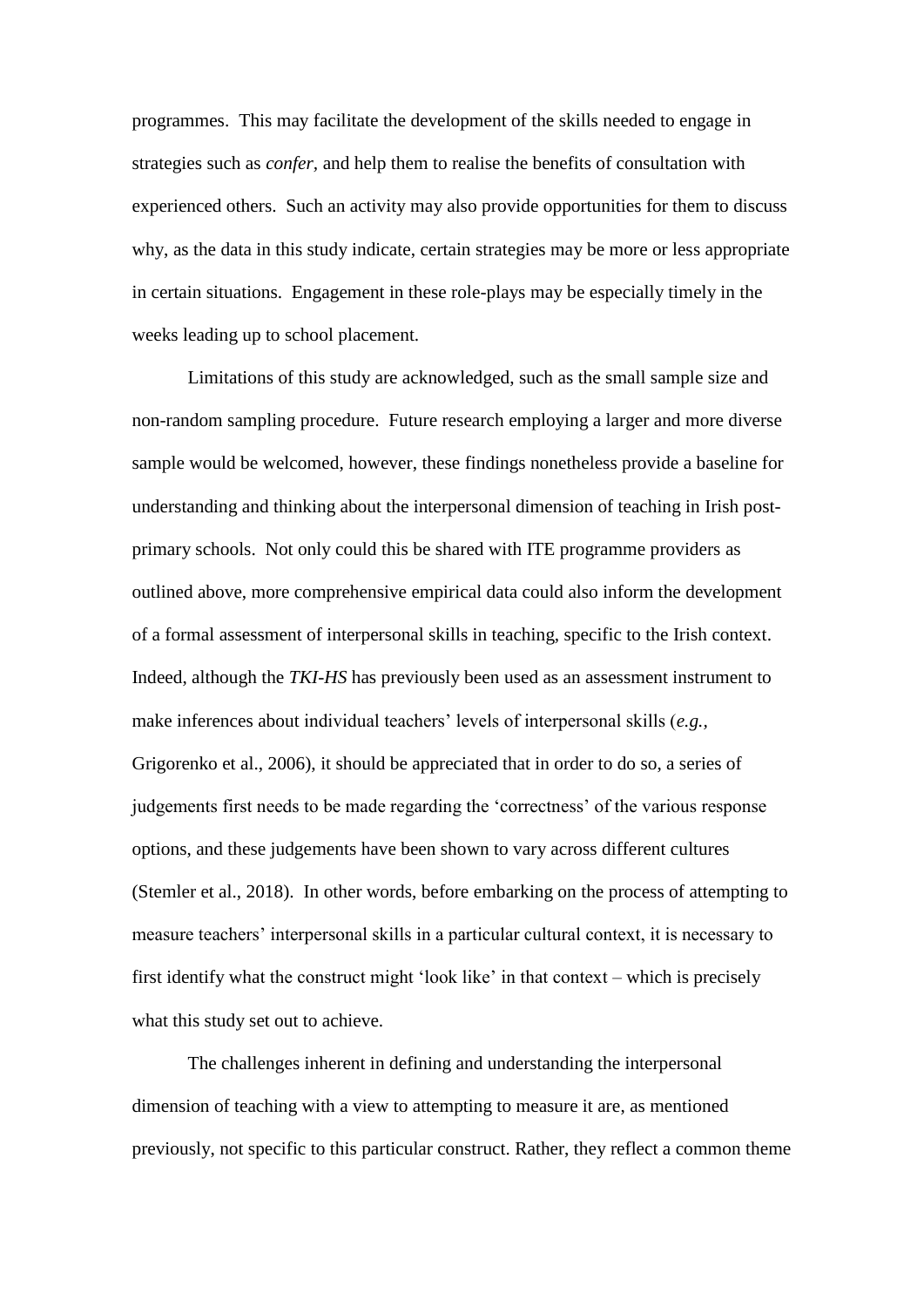in the broader literature concerning the assessment of complex skills and procedural types of knowledge. Demand for these types of assessments is growing (Adamson & Darling-Hammond, 2015), and the *TKI-HS* can in fact be classified as a 'situational judgement test' (SJT) – an assessment format regarded by many as a potentially effective means of gathering information about non-cognitive constructs (McDaniel & Nguyen, 2001). Aside from interpersonal skills, other areas commonly targeted by SJTs include leadership, personality composites and teamwork skills (Christian, Edwards & Bradley, 2010), and the issue of how to identify what constitutes a 'correct' vs. an 'incorrect' response to items attempting to measure such constructs has been subject to debate in the SJT literature (Bergman et al., 2006). Consensus-based judgement is regarded as an acceptable technique and consequently is frequently used, however, an additional complication is that once correct/incorrect responses have been identified, there are subsequent decisions to be made regarding how precisely to use this information to assign scores to individual responses. Indeed, previous studies using the *TKI-HS* as an assessment instrument have implemented various different scoring methods (*e.g.* Grigorenko et al. 2006 *vs* Elliott et al., 2011).

A detailed discussion of the issues that need to be taken into account when attempting to develop a scoring approach for an SJT is beyond the scope of this paper. However, it is suggested that future research could compare various approaches to scoring the *TKI-HS* using data collected in this study as a reference point. Should a suitable scoring system be identified, the *TKI-HS* could potentially be used in Ireland to provide a measure of individual teachers' (or prospective teachers') interpersonal skills, for example, before and after engaging in CPD, or before and after school placement as part of initial teacher education. In addition, the findings of such research may provide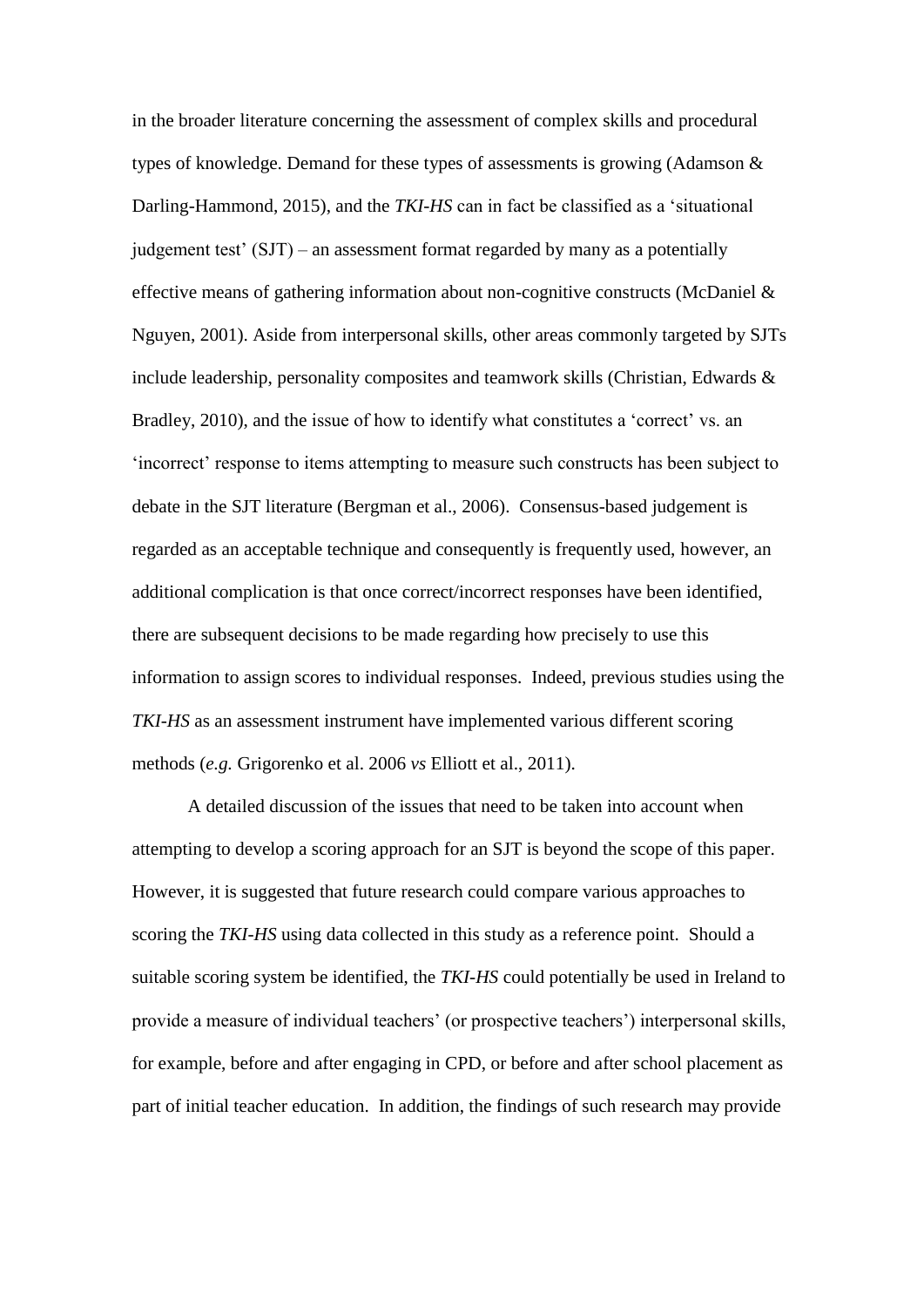insights relevant to the assessment of complex, non-cognitive skills and '21<sup>st</sup> century' competencies more generally.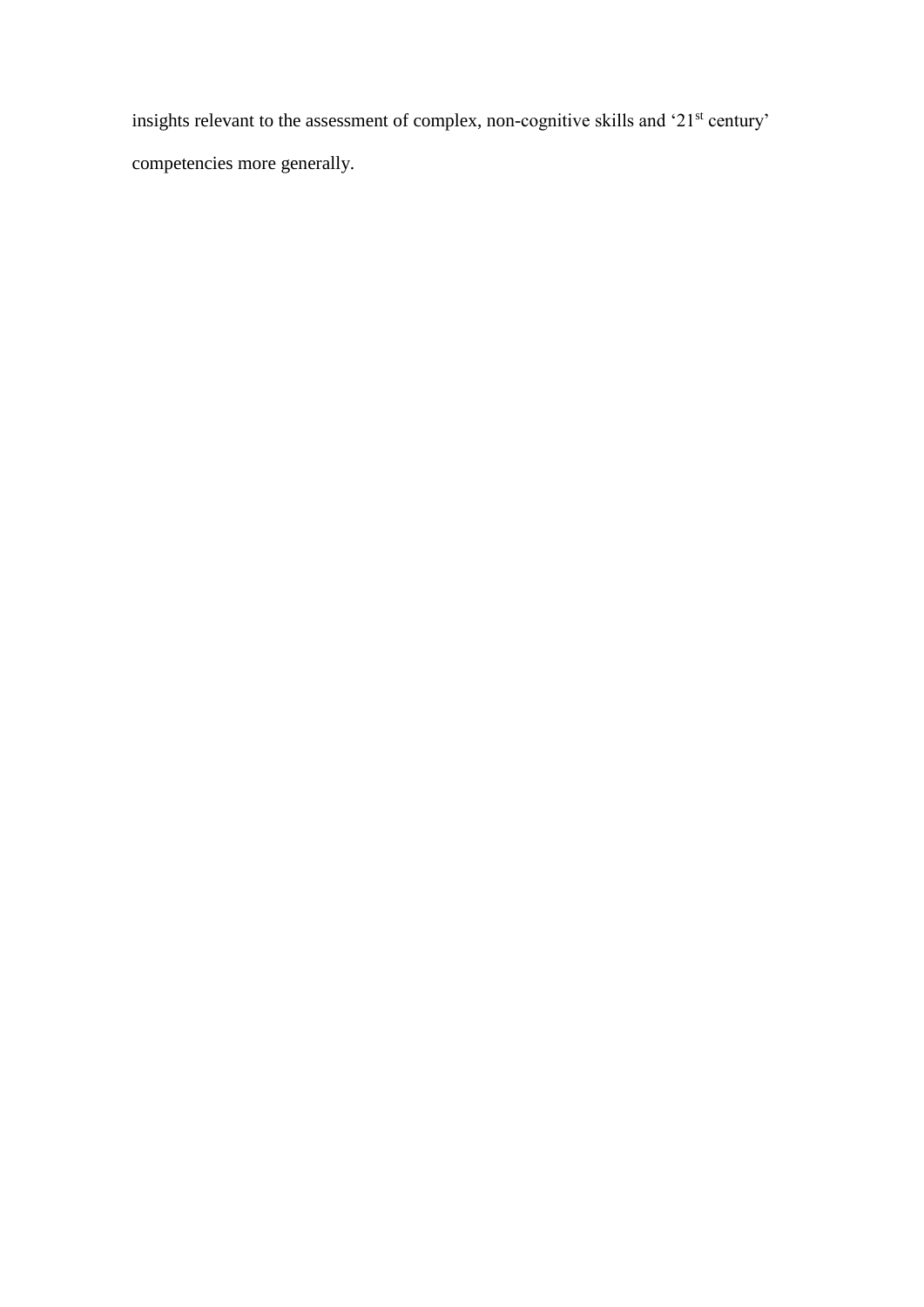# **References**

- Adamson, F. & Darling-Hammond, L. (2015). Policy pathways for twenty-first century skills. In P. Griffin & E. Care (Eds.) *Assessment and teaching of 21st century skills: Methods and approach* (pp. 293-310). Netherlands: Springer Science and Business Media.
- Bergman, M.E., Drasgow, F., Donovan, M.A., Henning, J.B., & Juraska, S.E., (2006). Scoring Situational Judgement Tests: Once you get the data, your troubles begin. *International Journal of Selection and Assessment, 14 (3),* 223-235.
- Brackett, M.A., Palomera, R., Mojsa, J., Reyes, M. & Salovey, P. (2010). Emotion regulation ability, job satisfaction and burnout among British secondary school teachers. *Psychology in the Schools,* 4, 406-417.
- Bronfenbrenner, U. (1979). *The ecology of human development: Experiments by nature and design.* Cambridge: Harvard University Press.
- Bronfenbrenner, U. (2005). *Making human beings human: Bioecological perspectives on human development*. Thousand Oaks, CA: Sage.
- Christian, M.S. Edwards, B.D. & Bradley, J.C. Situational Judgement Tests: Constructs assessed and a meta-analysis of their criterion-related validities. *Personnel Psychology, 63 (1)*
- Conway, P.F. & Murphy, R. (2013). A rising tide meets a perfect storm: New accountabilities in teaching and teacher education in Ireland. *Irish Educational Studies, 32 (1),* 11-36.
- Devine, D. Fahie, D. & McGillicuddy, D. (2013). What is 'good' teaching? Teacher beliefs and practices about their teaching. *Irish Educational Studies, 32 (1),* 83- 108.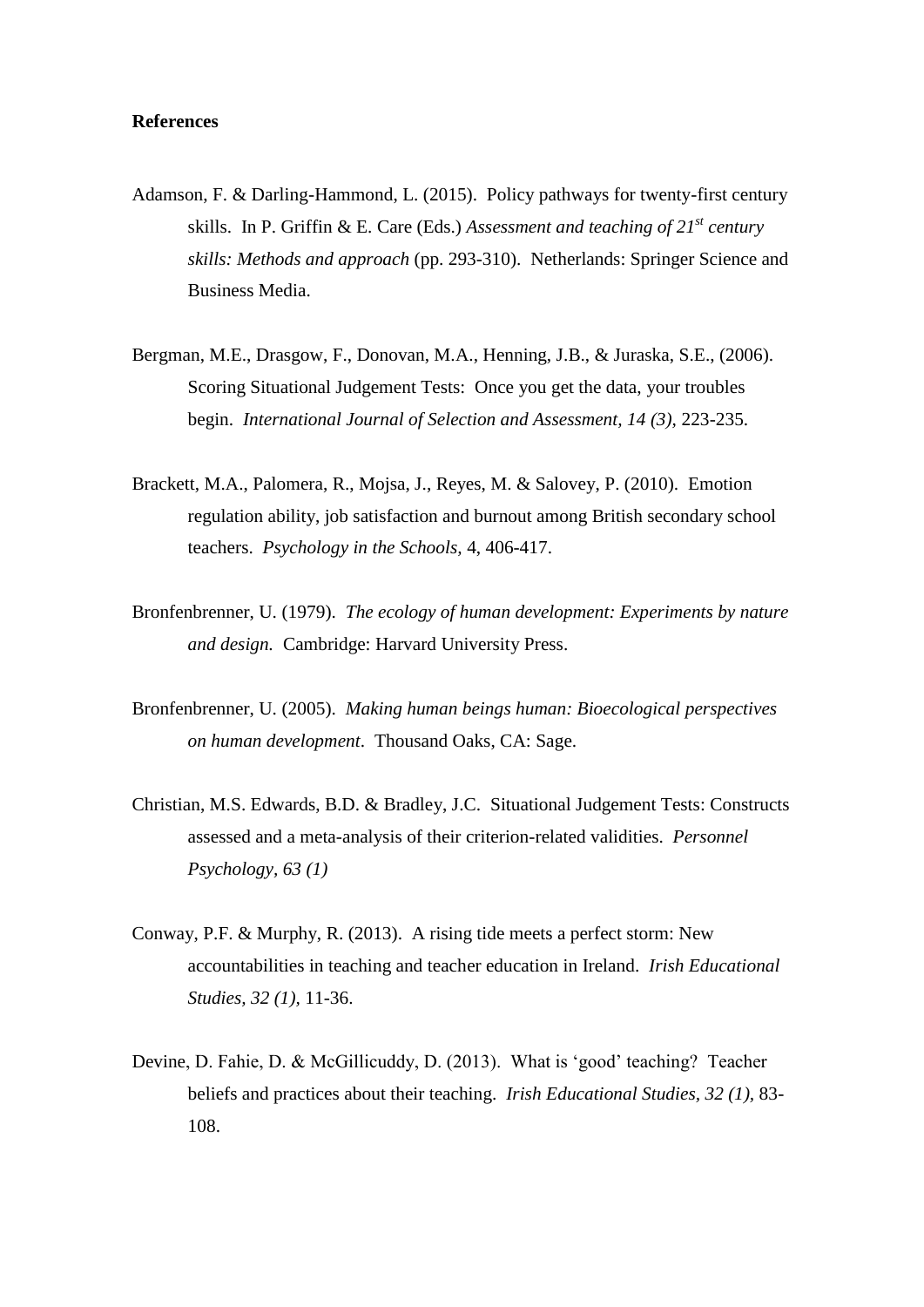- Darling-Hammond, L. (2000). Teacher Quality and Student Achievement. *Educational Policy Analysis Archives, 8 (1).* Available online: https://epaa.asu.edu/ojs/article/ viewFile/392/515
- Darmody, M & Smyth, E. (2016). *Entry to Programmes of Initial Teacher Education.* Dublin: ESRI/The Teaching Council.

Department of Education & Skills (2015). *Framework for Junior Cycle 2015.*

- Eaude, T. (2015). What makes primary class teachers special? Exploring the features of expertise in the primary classroom. *Teachers and Teaching, 20 (1),* 40-48
- Elliott, J.G., Stemler, S.E., Sternberg, R.J., Grigorenko, E.L., & Hoffman, N. (2011). The socially skilled teacher and the development of tacit knowledge. *British Educational Research Journal, 37 (1),* 83-103
- Grigorenko, E., Sternberg, R. & Strauss, S. (2006). Practical intelligence and elementary-school teacher effectiveness in the United States and Israel: Measuring the predictive power of tacit knowledge. *Thinking Skills and Creativity, 1,* 14-33.
- Guerriero, S. (Ed.) (2017). *Pedagogical Knowledge and the Changing Nature of the Teaching Profession.* OECD Publishing: Paris.
- Gutman, L. & Schoon, I. (2016). A synthesis of causal evidence linking non-cognitive skills to later outcomes for children and adolescents*.* In: M.S. Khine & S. Areepattamannil (Eds.), pp. 171-198. *Non-Cognitive Skills and Factors in Educational Attainment.*
- Heckman, J. & Rubinstein, Y. (2001). The Importance of Noncognitive Skills: Lessons from the GED Testing Program. *American Economic Review, 91 (2),* 145-149
- IEA (2014). *TIMSS 2015 Teacher Questionnaire* ©.TIMSS & PIRLS International Study Centre, Lynch School of Education, Boston College.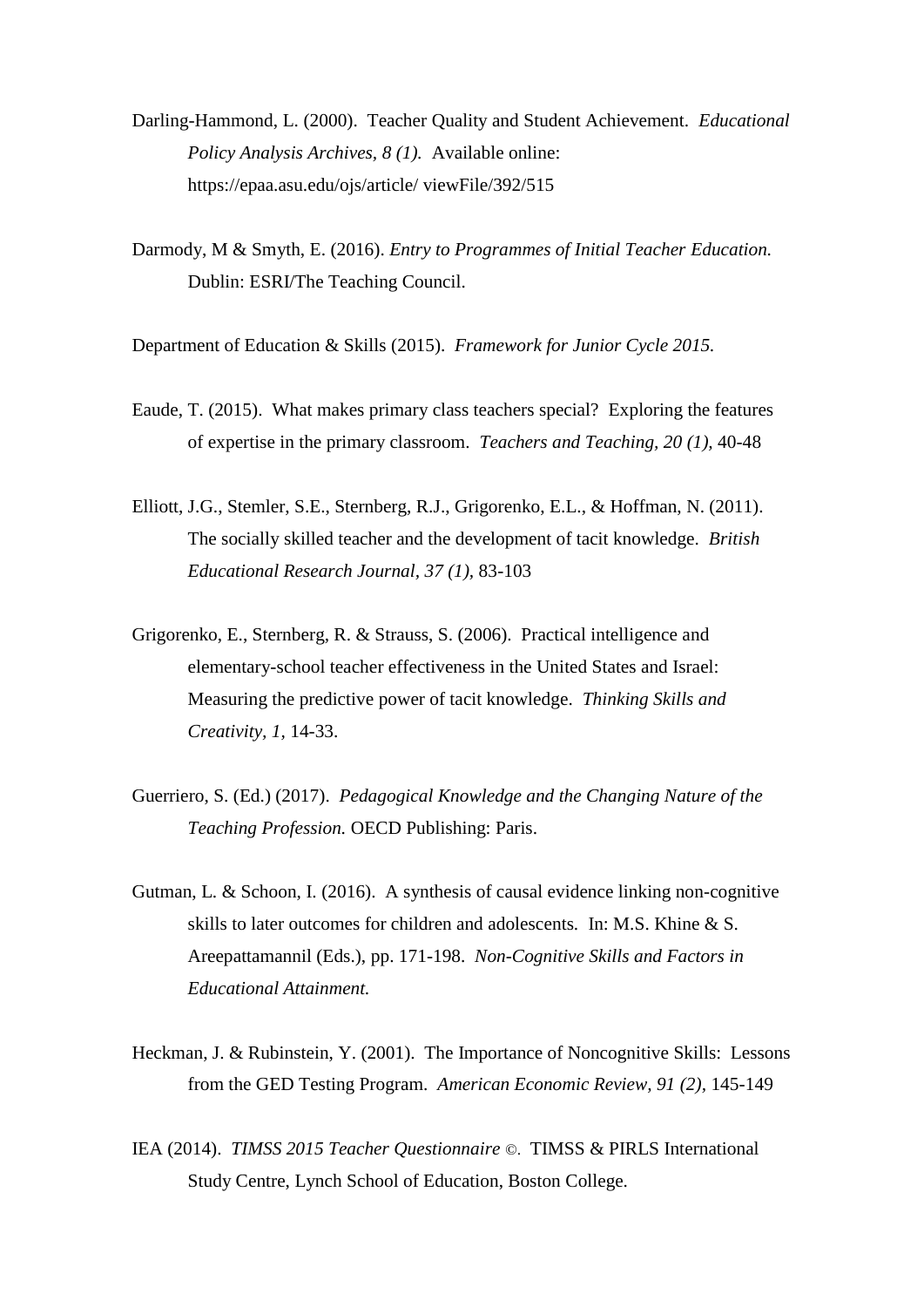- Ingersoll, R.M. (2003). *Is there really a teacher shortage?* University of Washington: Center for the Study of Teaching and Policy.
- Jennings, P.A & Greenberg, M.T. (2009). The prosocial classroom: Teacher social and emotional competence in relation to student and classroom outcomes. *Review of Educational Research, 79,* 491-525.
- Jones, S.M., Bouffard, S.M., & Weissbourd, R. (2013). Educators' social and emotional skills vital to learning. *Kappan Magazine 98 (4),* 62-65
- Klassen, R.M. & Kim, L.E. (2019). Selecting teachers and prospective teachers: A meta-analysis. *Educational Research Review, 26,* 32-51.
- Legree, P.J., Psotka, J., Tremble, T. & Bourne, D.R. (2005). Using Consensus Based Measuremnt to Assess Emotional Intelligence. In R. Schulze & R. Roberts (Eds.), *Emotional Intelligence: An International Handbook* (pp. 155-178) Cambridge, MA: Hogrefe & Huber
- Looney, J. (2011). Developing High-Quality Teachers: teacher evaluation for improvement. *European Journal of Education, 46 (4),* 440-455
- McDaniel, M.A. & Nguyen, N.T. (2001). Situational Judgement Tests: A Review of Practice and Constructs Assessed. *International Journal of Selection and Assessment, 9 (1/2),* 103-113
- Mostafa, T. & Pal, J. (2018). Science teachers' satisfaction: Evidence from the PISA 2015 teacher survey. *OECD Education Working Papers No. 168*. OECD Publishing: Paris.
- OECD (2005). *Teachers Matter: Attracting, Developing and Retaining Effective Teachers.* OECD Publishing: Paris.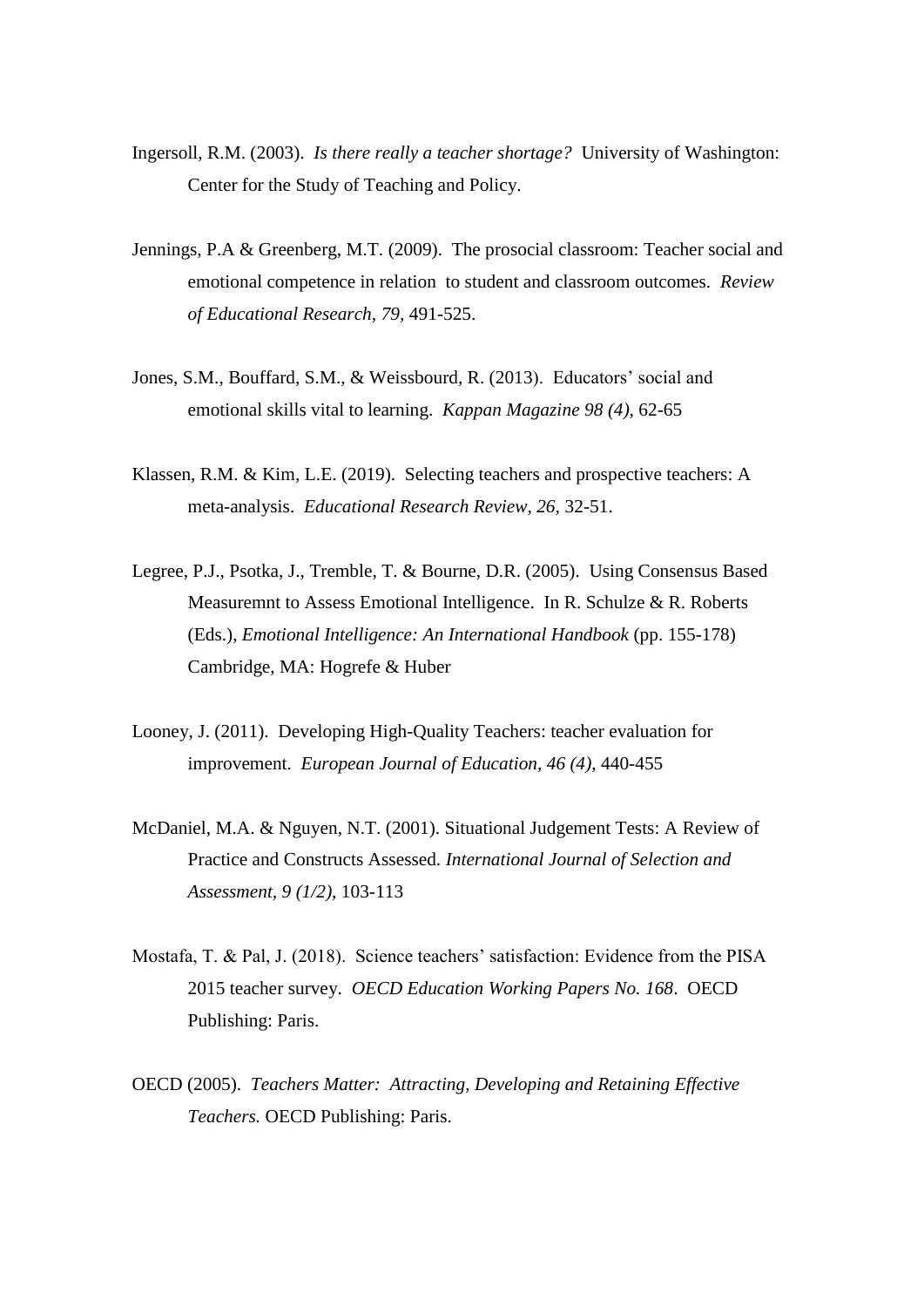- OECD (2014). *PISA 2015 General Teacher Questionnaire.* Retrieved from: [https://nces.ed.](https://nces.ed/)gov/surveys/pisa/questionnaire.asp
- Patti, J., Holzer, A.H., Brackett, M.A., & Stern, R. (2015). Twenty-first century professional development for educators: a coaching approach grounded in emotional intelligence. *Coaching: An International Journal of Theory, Research & Practice, 8 (2)*, 96-119.
- Sahlberg, P. (2010). *The Secret to Finland's Success: Educating Teachers.* Stanford Center for Opportunity Policy in Education: Research Brief.
- Steiner, L. (2010). Using Competency-Based Evaluation to Drive Teacher Excellence: Lessons from Singapore*. Building an Opportunity Culture for Amercia's Teachers.* Public Impact: North Carolina.
- Stemler, S.E., Elliott, J., Grigorenko, E.L., Jarvin, L., & Sternberg, R.J. (2002). *Tacit Knowledge Inventory for High School Teachers*.
- Stemler, S.E., Elliott, J.G., Grigorenko, E.L. & Sternberg, R.J. (2006). There's more to teaching than instruction: seven strategies for dealing with the practical side of teaching. *Educational Studies, 32 (1),* 101-118.
- Stemler, S.E., Elliott, J.G., O'Leary, M., Scully, D., Karakolidis, A. & Pitsia, V. (2018, April). *A Cross-Cultural Study of High-School Teachers' Tacit Knowledge of Interpersonal Skills.* Paper presented at the Annual Meeting of the American Educational Research Association, New York. Retrieved [20<sup>th</sup> July 2018] from the AERA Online Paper Repository.
- Sternberg, R.J. (1999). The theory of successful intelligence. *Review of General Psychology, 3,* 292-316.

TCD (2017). *Postgraduate Courses.* Trinity College: Dublin.

Teaching Council of Ireland (2017). *Initial Teacher Education: Criteria and Guidelines for Programme Providers.*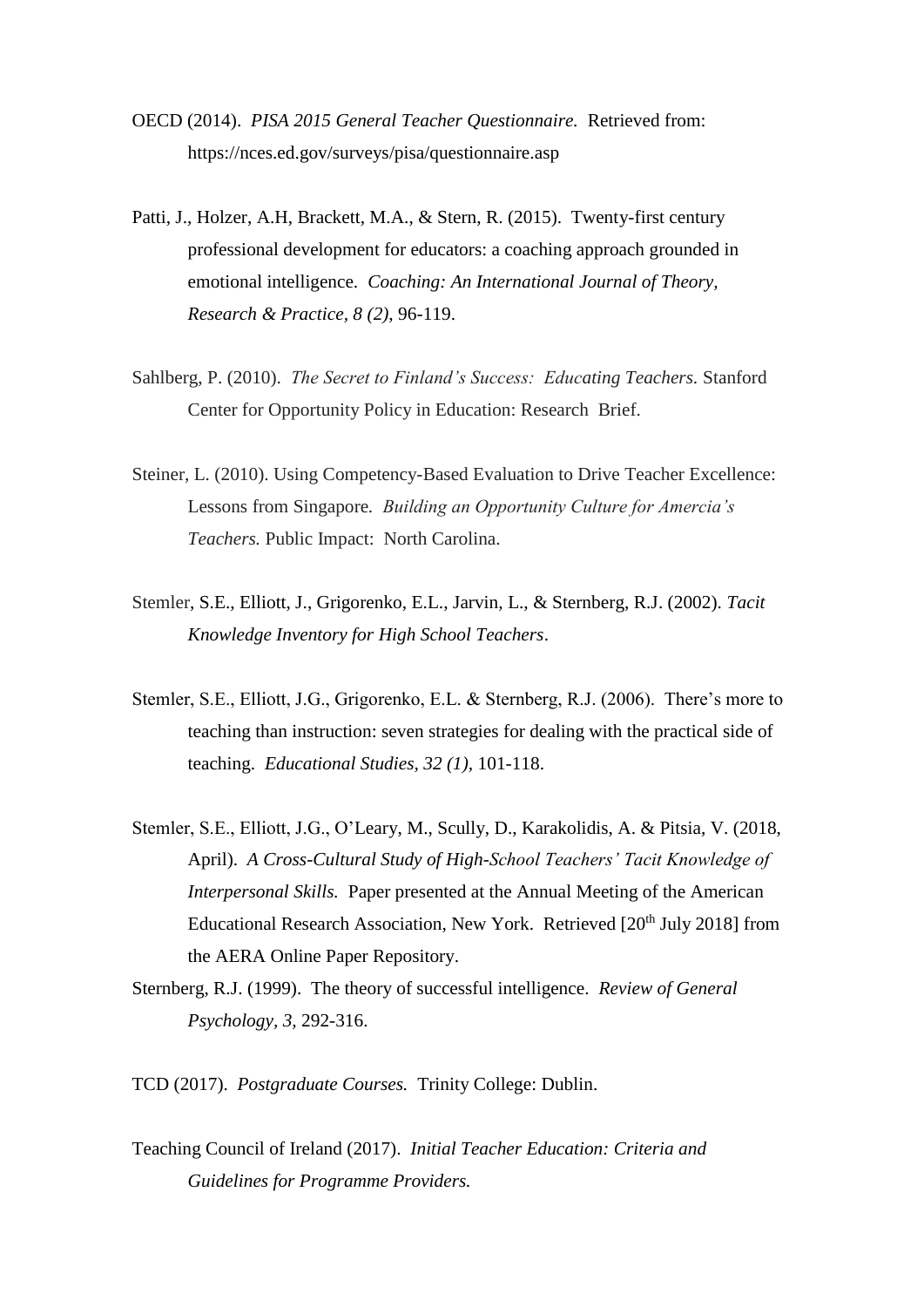- Torff, B. & Sessions, D.N. (2005). Principal's perceptions of the causes of teacher ineffectiveness. *Journal of Educational Psychology, 97 (4),* 530-537.
- Wagner, R.K. & Sternberg, R.J. (1985). Practical Intelligence in Real-World Pursuits: The Role of Tacit Knowledge. *Journal of Personality and Social Psychology, 49 (2),* 436-458.
- Zeichner, K. (2012) The Turn Once Again Toward Practice-Based Teacher Education. *Journal of Teacher Education, 63 (5),* 376-382.

# **Appendices**

Figure 3 here Figure 4 here Figure 5 here

#### **Acknowledgements**

The authors gratefully acknowledge Prof. Steven Stemler (Wesleyan University), for granting them permission to adapt and use the *TKI-HS* for this research, and for providing sound advice on some methodological aspects of the study. Thanks are also due to Prof. Michael O'Leary, Director of CARPE, for his helpful comments on drafts of the manuscript. The work of CARPE is financially supported by *Prometric,* a test development, delivery and data management company headquartered in Baltimore, MD. The content of this paper has not been influenced in any way by Prometric, and is solely the responsibility of the authors.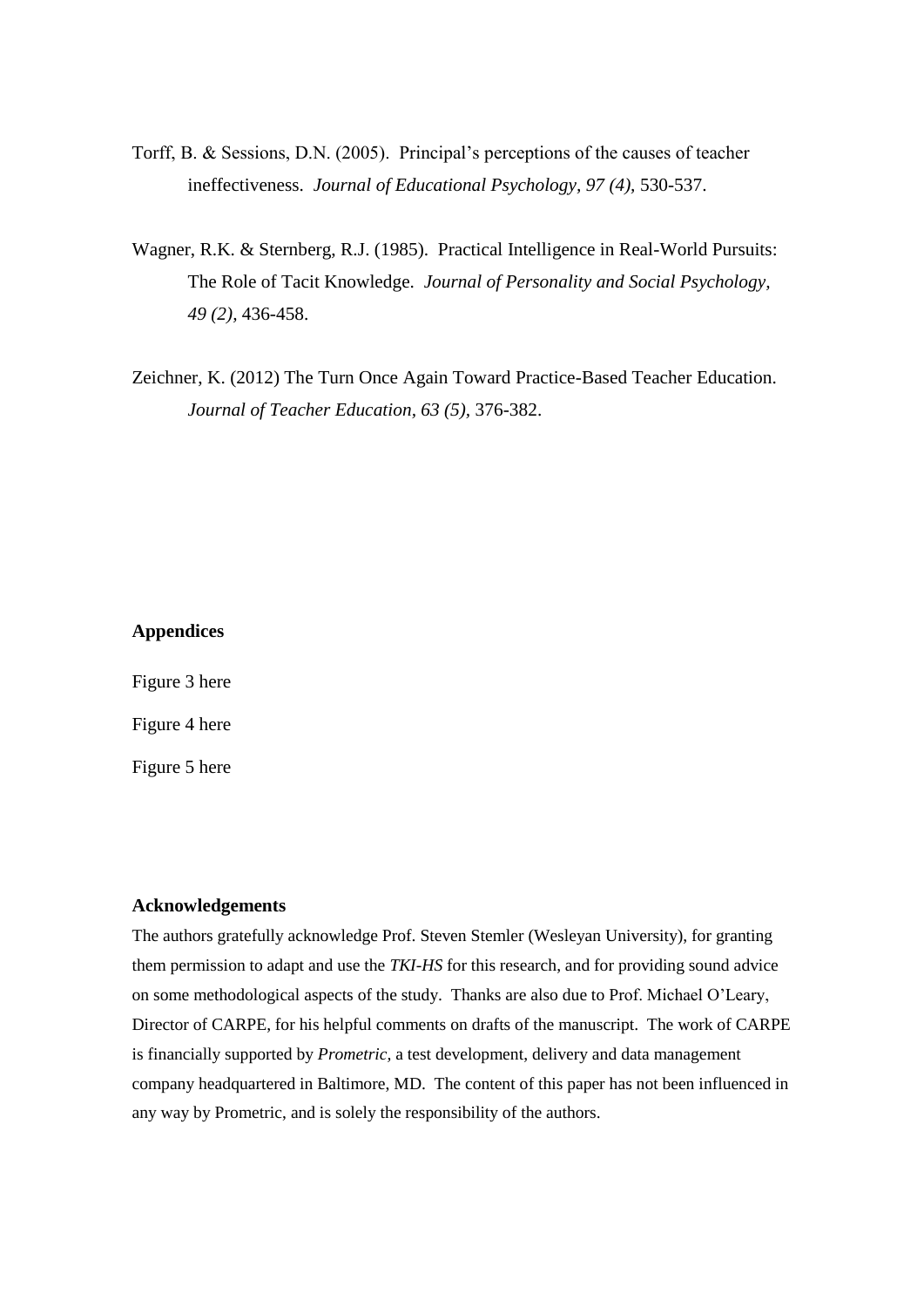# **Tables**

Table 1. Defining characteristics and behaviours associated with each of the seven problem-solving strategies underlying the interpersonal dimension of teaching (adapted from Stemler et al., 2006)

| <b>Strategy</b>  | Defining characteristics and behaviours                                                                            |
|------------------|--------------------------------------------------------------------------------------------------------------------|
| <b>Avoid</b>     | Teacher avoids, delays or puts off dealing with a situation or<br>problem                                          |
|                  | No action is taken at all, or actions that are taken to not deal<br>$\bullet$<br>directly with the situation       |
| <b>Comply</b>    | Teacher does whatever is asked of him or her, regardless of who<br>$\bullet$<br>is asking                          |
|                  | Teacher takes action that can be interpreted as actively<br>$\bullet$                                              |
|                  | condoning behaviours of others in the situation                                                                    |
| <b>Confer</b>    | Teacher engages in verbal discussion with source of interaction<br>$\bullet$                                       |
|                  | Conversation takes place in a private, one-on-one setting and is<br>$\bullet$                                      |
|                  | characterized by rational explanation of the teacher's point of                                                    |
|                  | view                                                                                                               |
| <b>Consult</b>   | Teacher appeals to an external source for advice<br>$\bullet$                                                      |
|                  | Teacher asks people to work together to solve the problem<br>$\bullet$                                             |
| <b>Delegate</b>  | Teacher either implicitly or explicitly delegates responsibility for<br>$\bullet$<br>taking action to someone else |
|                  | Teacher absolves him/herself of responsibility for action<br>$\bullet$                                             |
| Legislate        | Teacher explicates rules governing future actions of self and<br>$\bullet$<br>others                               |
| <b>Retaliate</b> | Teacher reacts physically or verbally in direct response to a<br>$\bullet$                                         |
|                  | situation                                                                                                          |
|                  | Direct response is often like-for-like in nature and involves<br>$\bullet$<br>punishment                           |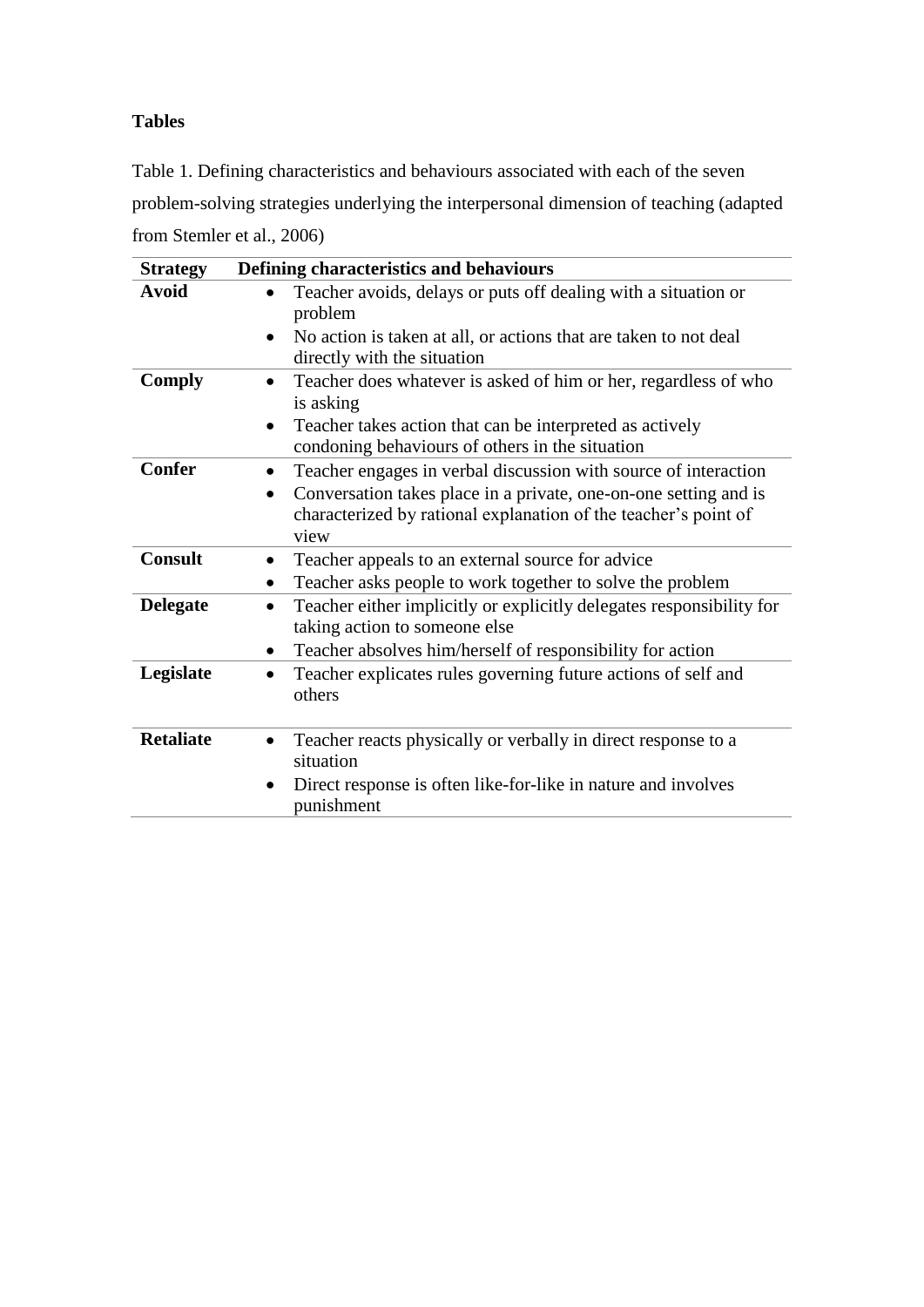Table 2. Questions used to measure job satisfaction and school climate, and their component items.

| <b>Job Satisfaction*</b>                | <b>School Climate**</b>                     |
|-----------------------------------------|---------------------------------------------|
| Please indicate the extent to which you | Thinking about the school in which you      |
| agree or disagree with each of the      | currently teach, please indicate the extent |
| following statements                    | to which you agree or disagree with the     |
|                                         | following statements                        |
|                                         |                                             |
| The advantages of being a teacher       | The students behave in an orderly           |
| clearly outweigh the                    | manner.                                     |
| disadvantages.                          |                                             |
|                                         | The students are respectful of the          |
| If I could decide again, I would        | teachers.                                   |
| still choose to work as a teacher.      |                                             |
|                                         | The students respect school                 |
| I regret that I decided to become a     | property.                                   |
| teacher.                                |                                             |
|                                         | The school has clear rules about            |
| I enjoy working at this school.         | student conduct.                            |
|                                         |                                             |
| I would recommend my school as          | The school's rules are enforced in          |
| a good place to work.                   | a fair and consistent manner.               |
|                                         |                                             |
| I wonder whether it would have          | Parents are supportive of school            |
| been better to choose another           | activities.                                 |
| profession.                             |                                             |
|                                         | Parents are committed to ensure             |
| I am satisfied with my                  | that students are ready to learn.           |
| performance in this school.             |                                             |
|                                         | Parents have high expectations              |
| All in all, I am satisfied with my      | regarding student achievement.              |
| job.                                    |                                             |

\*Source: PISA 2015 General Teacher Questionnaire Retrieved from: https://nces.ed.gov/surveys /pisa/pisa2015/questionnaires/General\_Teacher\_Q\_English.html

\*\*Source: TIMSS 2015 Teacher Questionnaire © International Association for the Evaluation of Educational Achievement (IEA). TIMSS & PIRLS International Study Center, Boston College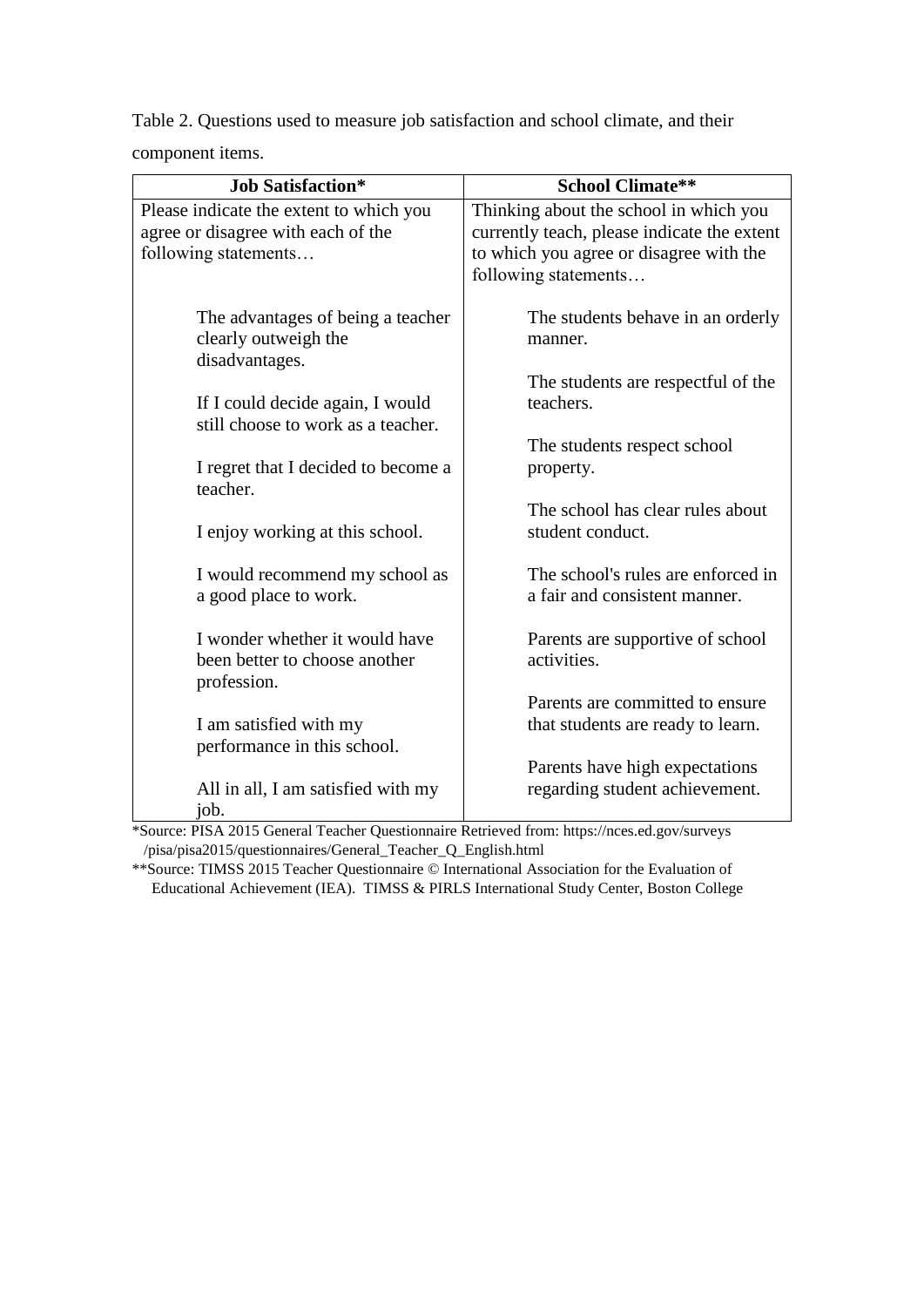| Gender                                                                                        | %    | Level of education: | %    | Years of    | $\%$ |
|-----------------------------------------------------------------------------------------------|------|---------------------|------|-------------|------|
| Female                                                                                        | 71.0 | Bachelor's          | 42.0 | experience: | 1.4  |
| Male                                                                                          | 29.0 | Master's            | 52.2 | $0-1$       | 18.8 |
|                                                                                               |      | Doctorate           | 5.8  | $2 - 4$     | 24.6 |
|                                                                                               |      |                     |      | $5-9$       | 15.9 |
|                                                                                               |      |                     |      | $10 - 14$   | 10.1 |
|                                                                                               |      |                     |      | $15-19$     | 8.7  |
|                                                                                               |      |                     |      | $20 - 24$   | 8.7  |
|                                                                                               |      |                     |      | 25-29       | 11.6 |
|                                                                                               |      |                     |      | $30+$       |      |
| Main subject                                                                                  | $\%$ | No. schools worked  | $\%$ |             |      |
| area:                                                                                         | 7.2  | in:                 |      |             |      |
| Applied                                                                                       | 13.0 | 1                   | 11.6 |             |      |
| Sciences                                                                                      | 30.4 | $\overline{2}$      | 26.1 |             |      |
| <b>Business</b>                                                                               | 29.0 | 3                   | 23.2 |             |      |
| <b>Studies</b>                                                                                | 11.6 | >4                  | 39.1 |             |      |
| Languages                                                                                     | 8.8  |                     |      |             |      |
| Sciences                                                                                      |      |                     |      |             |      |
| <b>Social Studies</b>                                                                         |      |                     |      |             |      |
| Other*                                                                                        |      |                     |      |             |      |
| *Open responses to this category included guidance counselling, special educational needs and |      |                     |      |             |      |

# Table 3. Respondent characteristics

*\*Open responses to this category included guidance counselling, special educational needs and religion.*

|                         | M     | SD    | Min | Max |
|-------------------------|-------|-------|-----|-----|
| <b>Job Satisfaction</b> | 26.18 | 4.052 |     |     |
| <b>School Climate</b>   | 23.35 | 4.712 |     |     |

Table 4. Descriptive statistics for job satisfaction and school climate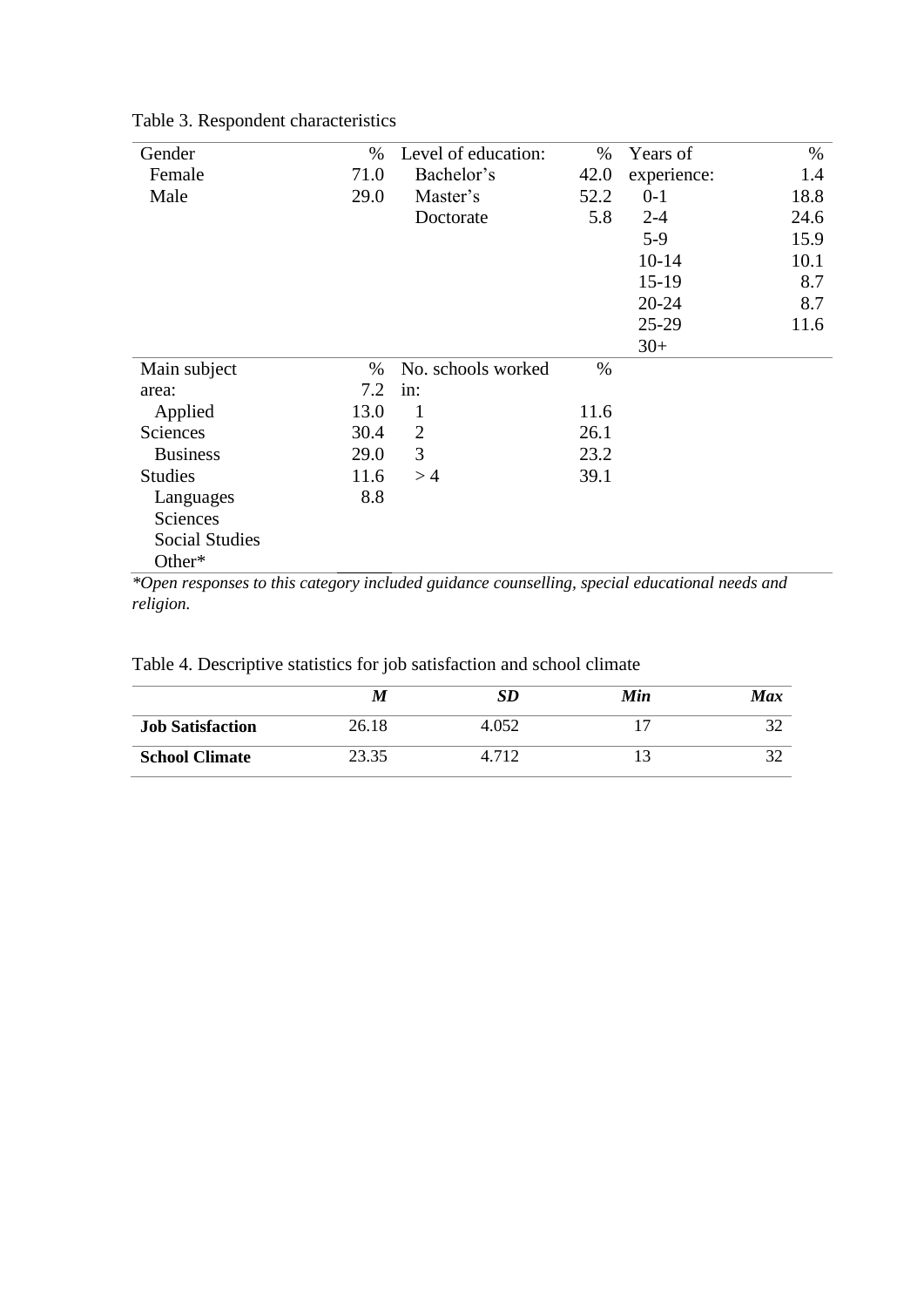| <b>Strategy</b>                            | <b>Avoid</b> | <b>Comply</b> | <b>Confer</b> | <b>Consult</b> | <b>Delegate</b> | Legislate | <b>Retaliate</b> |
|--------------------------------------------|--------------|---------------|---------------|----------------|-----------------|-----------|------------------|
| <b>Scenario</b><br>$\mathbf{1}$            | 2.86         | 1.19          | 63            | 2.48           | 2.42            | 4.28      | 1.83             |
| <b>Scenario</b><br>$\overline{2}$          | 4.55         | 5.33          | 4.82          | 5.31           | 3.66            | 5.86      | 3.72             |
| <b>Scenario</b><br>3                       | 4.72         | 2.18          | 6.34          | 5.3            | 3.08            | 3.3       | 1.54             |
| <b>Scenario</b><br>$\overline{\mathbf{4}}$ | 1.24         | 5.6           | 5.6           | 5.81           | 3.43            | 3.6       | 3.97             |
| <b>Scenario</b><br>5                       | 1.87         | 6.25          | 6.16          | 5.93           | 2.35            | 6.02      | 4.09             |
| <b>Scenario</b><br>6                       | 4.11         | 3.87          | 4.84          | 5.65           | 2.15            | 3.87      | 1.35             |
| <b>Scenario</b><br>7                       | 3.2          | 3.25          | 4.31          | 6.29           | 2.8             | 2.53      | 2.49             |
| <b>Scenario</b><br>8                       | 2.87         | 4.51          | 52            | 3.75           | 2.82            | 4.28      | 3.63             |
| <b>Scenario</b><br>9                       | 1.72         | 1.28          | 506           | 4.83           | 4.46            | 2.63      | 4.78             |
| <b>Scenario</b><br>10                      | 4.19         | 3.8           | 57            | 3.44           | 3.46            | 5.28      | 4.45             |
| <b>Scenario</b><br>11                      | 4.8          | 1.69          | 4.3           | 6.65           | 2.38            | 4.67      | 4.28             |

Table 5. Mean ratings for each strategy by scenario



 $=$  'worst' response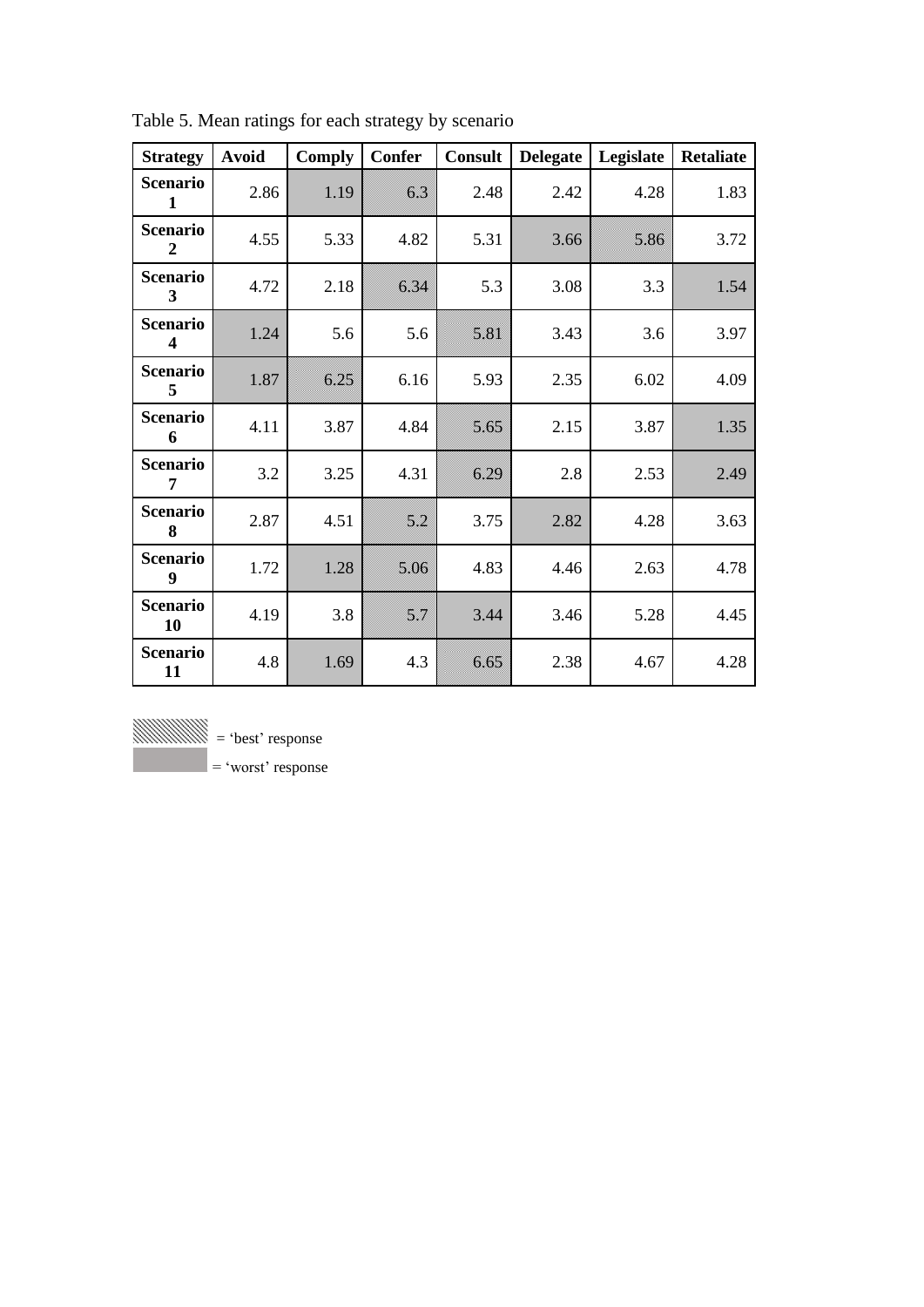Susan, a girl in Ms. Wilson's third year Spanish class, tends to perform below average on oral exercises and class tests. However, she did much better on a recent project. The difference is so pronounced that Ms. Wilson thinks that maybe it was not Susan's work. She knows that Susan's father is a fluent Spanish speaker, and could have helped her with the project. Ms. Wilson asks Susan whether the project is her work, and she affirms that it is. Susan's father calls Ms. Wilson the next day to tell her that he is upset that Ms. Wilson could even suspect his daughter would cheat. What should Ms. Wilson do?

# **Given the situation, please rate the extent to which you agree or disagree with each of the following statements.**

|                          | ર |                                                                            | 5 | n |                       |
|--------------------------|---|----------------------------------------------------------------------------|---|---|-----------------------|
| <b>Strongly Disagree</b> |   | <b>Neutral</b>                                                             |   |   | <b>Strongly Agree</b> |
|                          |   | 1. [COMPLY] Ms. Wilson should tell Susan's father that she understands his |   |   |                       |

concerns and is reassured now that they've had an opportunity to talk things through.

2. [CONSULT] Ms. Wilson should ask Susan's other teachers and guidance counsellor about Susan's performance on structured tests as compared with open-ended projects.

\_\_\_3. [CONFER] Ms. Wilson should explain why she became suspicious about Susan's work, mentioning her low test scores.

\_\_\_4. [AVOID] Ms. Wilson should tell Susan's father that she is on her way to a meeting and will call him back (with no intention of doing so)

\_\_\_5. [DELEGATE] Ms. Wilson should tell Susan's father that she can put him in touch with the vice principal, who can field his concerns.

\_\_\_6. [LEGISLATE] Ms. Wilson should inform Susan's father that she has a personal policy of following up on anyone she suspects of cheating.

\_\_\_7. [RETALIATE] Ms. Wilson should explain to Susan's father that she understands that he wants to help his daughter succeed, but that doing her work for her will only hurt her in the long run.

Figure 1. Example Scenario and Response Options (adapted from the *TKI-HS,* Stemler et al., 2002).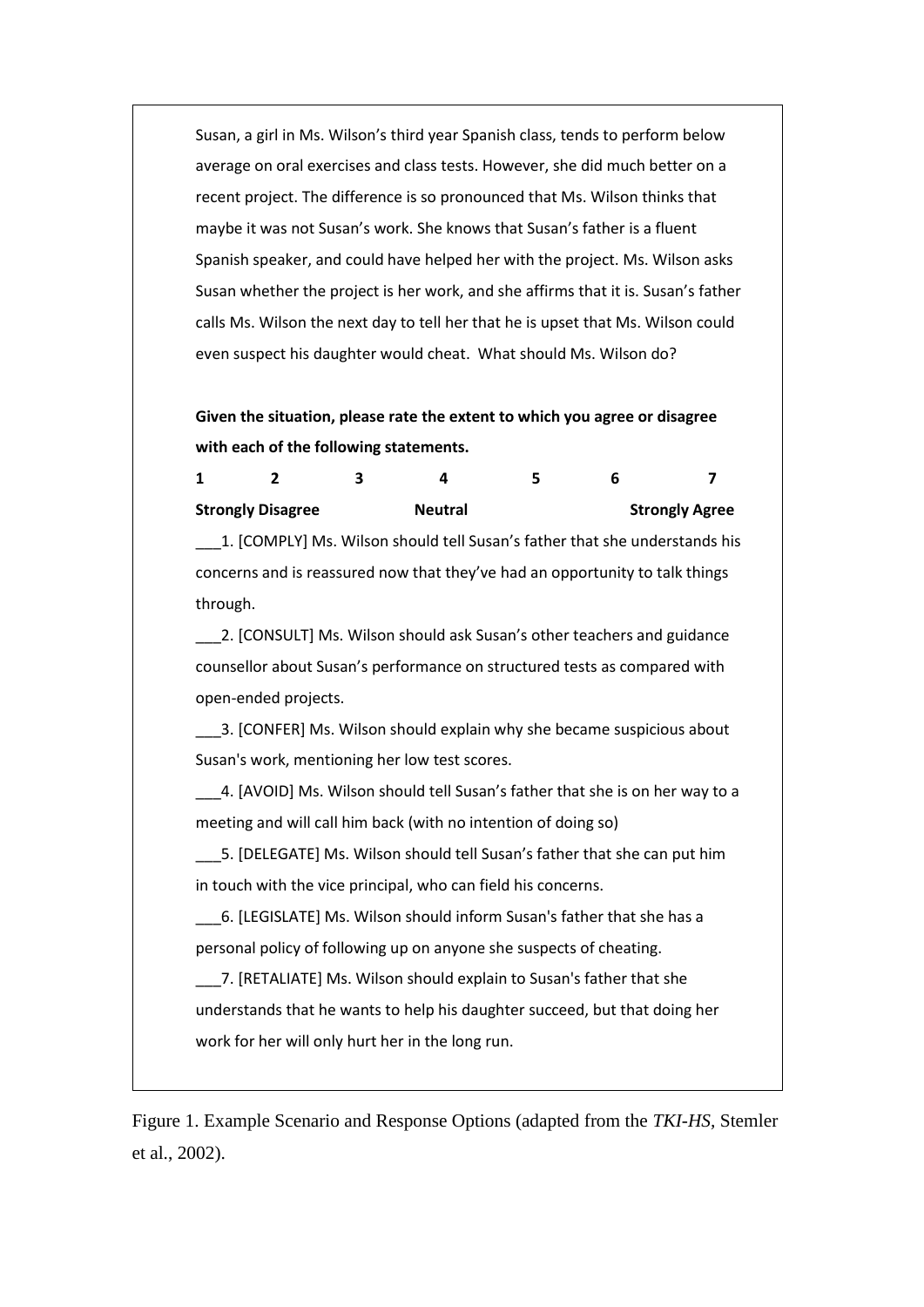

Figure 2. Teachers' mean ratings of each problem-solving strategy across all situations. Note: error bars represent standard deviations of ratings.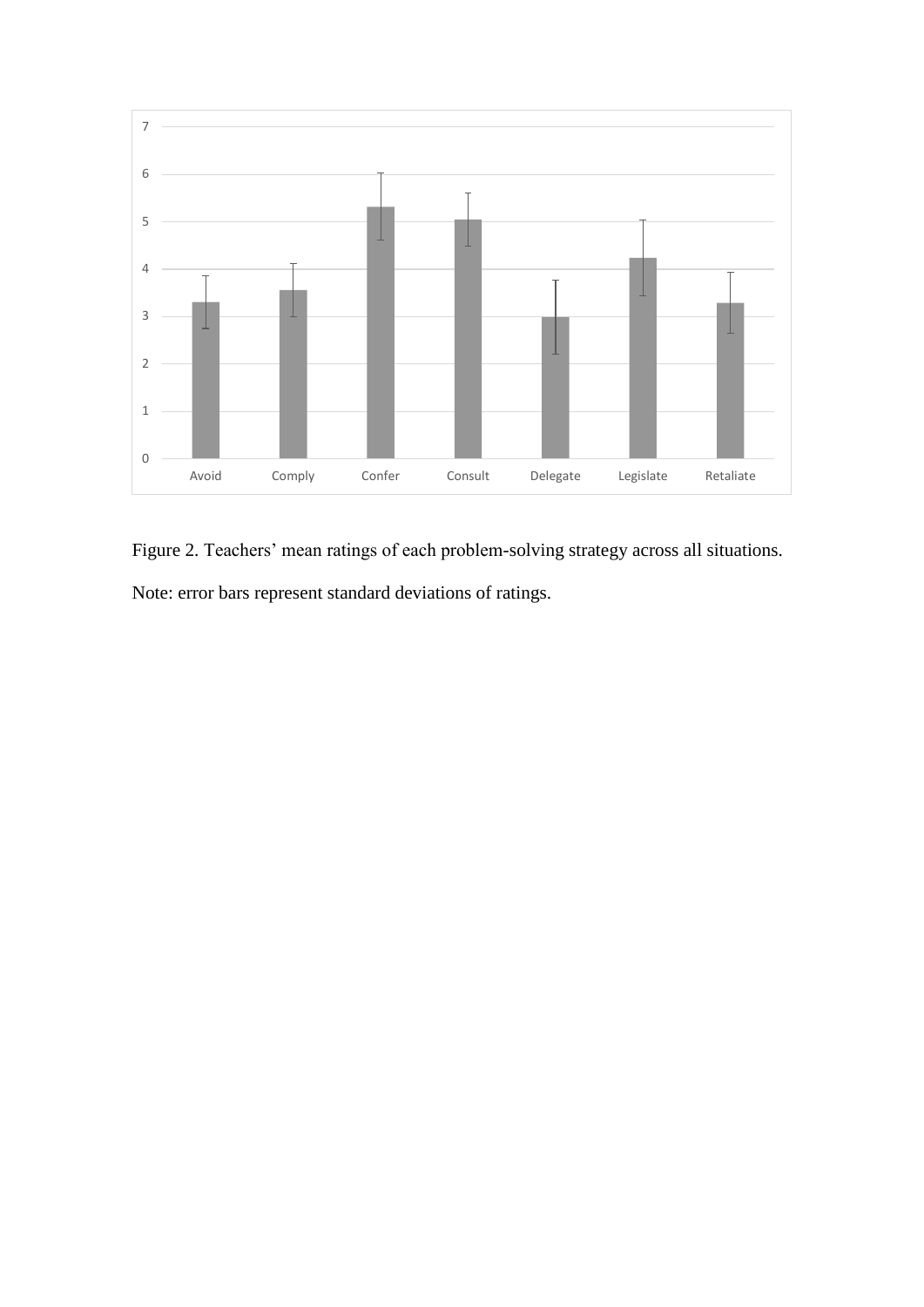#### **Scenario 1**

Ms. Johnson's relationship with the students in her Transition Year English class this year is good. They like her lessons, they are motivated and work hard, and the atmosphere is conducive to learning. One day, Robert, a friendly but neither excellent nor hard working student, asks Ms. Johnson to have coffee with him at a nearby coffee shop after school. What should Ms. Johnson do?

**Given the situation, please rate the extent to which you agree or disagree with each of the following statements.**

| <b>Strongly Disagree</b> |  | <b>Neutral</b> |  | <b>Strongly Agree</b> |
|--------------------------|--|----------------|--|-----------------------|

\_\_\_1. [COMPLY] Ms. Johnson should go with Robert to have coffee.

\_\_\_2. [CONSULT] Ms. Johnson should tell Robert that she will consult the policy on meeting with students outside of school, and then ask other teacher what they would do in a similar situation.

\_\_\_3. [LEGISLATE] Ms. Johnson should decide to institute a strict policy about meeting with students outside of class, and inform Robert.

\_\_\_4. [DELEGATE] Ms. Johnson should tell Robert that she will have to check with the principal to see if it is okay for a teacher to have coffee with the student.

\_\_\_5. [CONFER] Ms. Johnson should tell Robert that this would not be appropriate, because she is his teacher.

\_\_\_6. [AVOID] Ms. Johnson should deflect the issue by changing the topic of conversation.

\_\_\_7. [RETALIATE] Ms. Johnson should say "Sure, why don't we grab a beer while we're at it. I can't go out for coffee with a student!"

Figure 3. Scenario 1 (adapted from the *TKI-HS*, Stemler et al., 2002).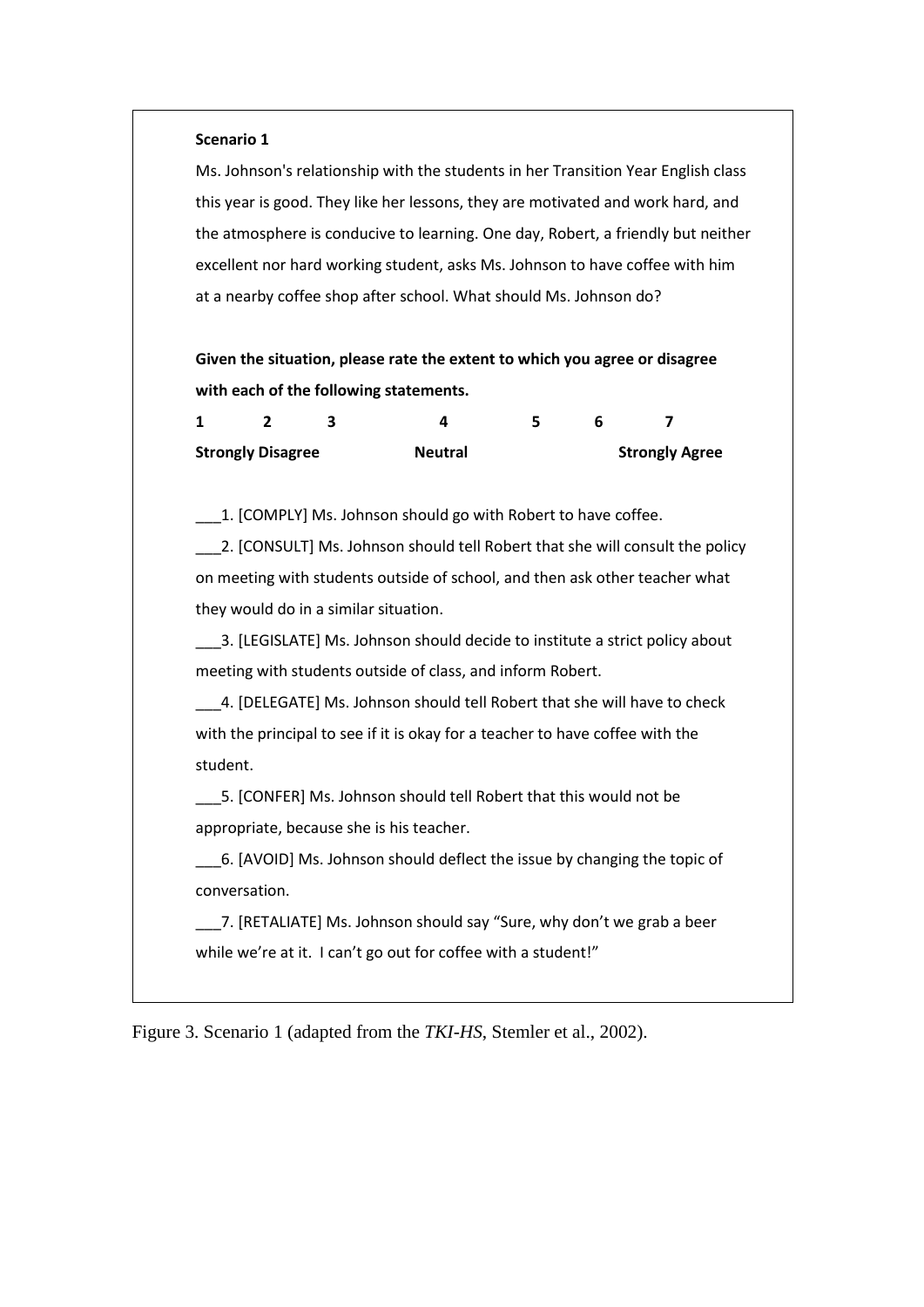#### **Scenario 5**

Mr. Moore has a third year class. For the most part, the students in the class are interested in the topics and listen to what he has to say. Some of them understand new topics easily, while others have difficulties understanding basic concepts and ask questions that show they don't understand the content. William, one of the brighter students, is obviously bored with the pace of the class, so he has begun to laugh and make fun of students who ask questions. What should Mr. Moore do?

**Given the situation, please rate the extent to which you agree or disagree with each of the following statements.**

| <b>Strongly Disagree</b> |  | <b>Neutral</b> | <b>Strongly Agree</b> |  |  |
|--------------------------|--|----------------|-----------------------|--|--|

\_\_\_1. [RETALIATE] Mr. Moore should tell William, in front of the class, that any further disruption will be punished.

\_\_\_2. [AVOID] Mr. Moore should ignore William's inappropriate behaviour.

\_\_\_3. [CONSULT] Mr. Moore should speak with William's other teachers to see if he is above average in other subjects, and if this has led to disruptive behaviour.

4. [LEGISLATE] Mr. Moore should go over his rules with the class, emphasizing the importance of respect.

\_\_\_5. [COMPLY] Mr. Moore should talk to William in private, tell him that he recognizes how bright he is, and that he will find assignments that will really challenge him.

\_\_\_6. [CONFER] Mr. Moore should speak to William privately about his rudeness in class.

7. [DELEGATE] Mr. Moore should send William to the principal.

Figure 4. Scenario 5 (adapted from the *TKI-HS,* Stemler et al., 2002).